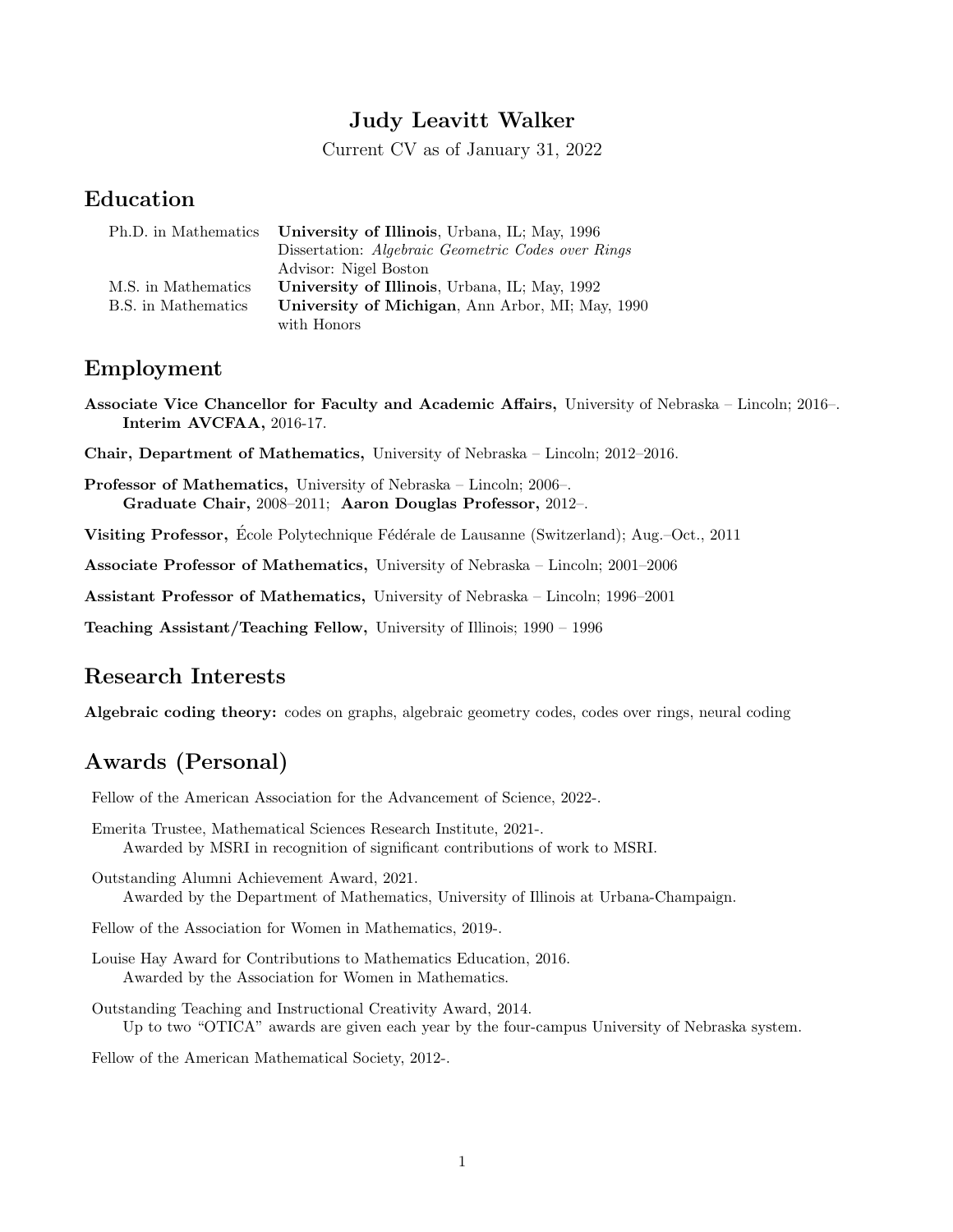- Aaron Douglas Professorship, August 2012-.
	- The UNL Aaron Douglas Professorship for Teaching Excellence is a five-year renewable appointment "awarded to faculty holding the full professor rank, who demonstrate extraordinary levels of teaching excellence and national visibility for instructional activities".
- Mathematical Association of America George Pólya Lecturer, 2009-2011. The MAA has two Pólya Lecturers at any time, serving staggered two-year terms. Each MAA Section is able to invite a Pólya Lecturer to speak at its Sectional Meeting once every 5 years, on a rotating basis.
- Deborah and Franklin Tepper Haimo Award for Distinguished College or University Teaching of Mathematics, 2006.

Up to three awards are given nationally each year by the MAA.

- MAA Sectional Award for Distinguished Teaching, 2003. One Award is given each year in the Nebraska-Southeast South Dakota Section of the MAA.
- UNL Scholarly Teaching Award, 2000. One Scholarly Teacher Award is presented each year to a University of Nebraska-Lincoln faculty member.
- UNL College of Arts and Sciences Distinguished Teaching Award, 2000. Up to six faculty members from the UNL College of Arts and Sciences are selected each year to receive Distinguished Teaching Awards.
- UNL Parents Association and the Teaching Council, 1999, 2000, 2001, 2008, 2010, 2013. Certificate of Recognition for Contributions to Students
- Irving Reiner Memorial Award, 1996. Outstanding Student in Algebra at the University of Illinois

## Awards to the Department while Chair

- Programs that Make a Difference Award, American Mathematical Society, to the Nebraska Conference for Undergraduate Women in Mathematics, 2013.
- Chancellor's STEM Award, to the Department in recognition of our contributions to the goals of ADVANCE, 2013.

## Memberships in Professional Societies

American Association for the Advancement of Science (AAAS)

American Mathematical Society (AMS)

Association for Women in Mathematics (AWM)

Mathematical Association of America (MAA)

## Grants

National Science Foundation, \$299,024, 2016-2019.

NSF INCLUDES: WATCH US (Women Achieving Through Community Hubs in the United States) (with Ruth Haas, Deanna Haunsperger, and Ami Radunskaya)

National Science Foundation, \$150,000, 2015-2018. Nebraska Conference for Undergraduate Women in Mathematics (with A. Donsig, C. Kelley, and G. Ledder)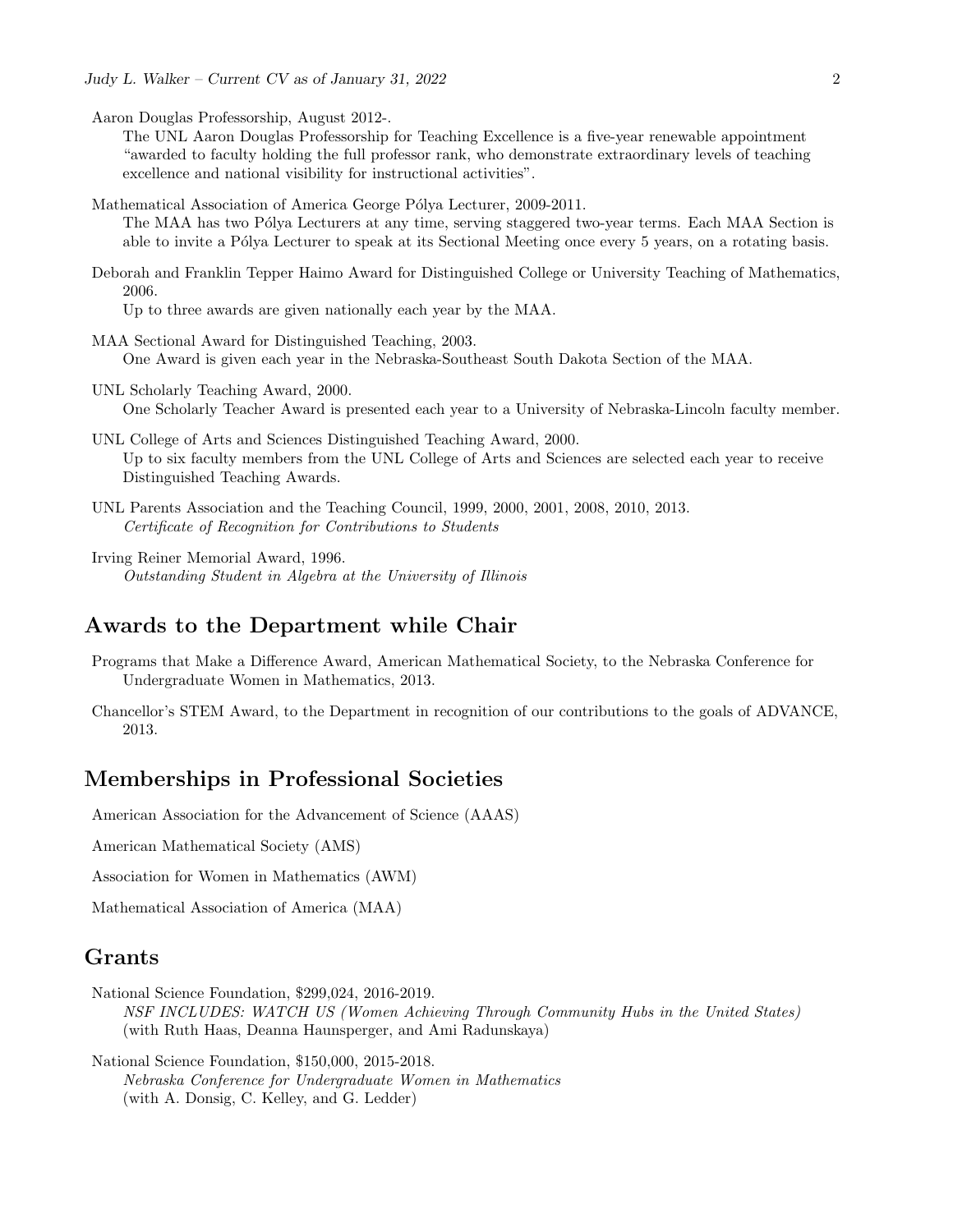Judy L. Walker – Current CV as of January 31, 2022  $\qquad \qquad \qquad 3$ 

- U.S. Department of Education, \$666,330, 2012-2015. Graduate Assistantships in Areas of National Need (This grant provided graduate traineeships. Mark Walker was the lead PI on the grant, and I was a co-PI.)
- National Science Foundation, \$2,300,000 (approximately), 2009-2014. MCTP: Nebraska Mentoring Through Critical Transition Points This grant funded the Nebraska IMMERSE program and provided four graduate traineeships per year as well as funds for an undergraduate program called "UTRIM" and the Nebraska Conference for Undergraduate Women in Mathematics. Tom Marley was the lead writer of the proposal and was listed as the lead PI; Allan Donsig and I were co-PIs.
- U.S. Department of Education, \$522,624, 2009-2012. Graduate Assistantships in Areas of National Need (This grant provided graduate traineeships. Roger Wiegand was the lead PI on the grant, and I was a co-PI.)
- National Science Foundation, \$176,419, 2009-2012. Graph-Based Codes
- National Science Foundation, \$91,100, 2007-2008. SGER: A Unifying Theory for Capacity-Achieving Codes  $(with$  Lance C. Pérez)
- U.S. Department of Education, \$633,360, 2006-2009. Graduate Assistantships in Areas of National Need (This grant provided graduate traineeships. Roger Wiegand was the lead PI on the grant, and I was a co-PI.)
- National Science Foundation, \$147,651, 2006-2009. Algebraic Aspects of Modern Coding Theory
- National Security Agency, \$10,000, 2005-2006. All Girls/All Math Summer Camp for High School Girls

National Science Foundation, \$2,500,000, 2004-2009. MCTP: Nebraska Mentoring Through Critical Transition Points This grant funded the Nebraska IMMERSE program and provided six graduate traineeships per year as well as funds for undergraduate research, summer workshops for recent UNL PhDs, the Regional Workshop, and the Nebraska Conference for Undergraduate Women in Mathematics. I was the lead writer for the proposal and was listed as the lead PI; Allan Donsig and Tom Marley were co-PIs.

- U.S. Department of Education, \$462,288, 2003-2006. Graduate Assistantships in Areas of National Need (This grant provided graduate traineeships. Roger Wiegand was the lead PI on the grant, and I was a  $co-PI.$ )
- National Science Foundation, \$129,406, 2003-2006. Problems in Algebraic Coding Theory
- National Security Agency, \$25,000, 2001; \$15,000, 2002 and 2003; \$18,000, 2004; \$10,000, 2005 and 2006; \$15,000, 2007; \$18,000, 2008, 2009, 2010, 2011. Nebraska Conference for Undergraduate Women in Mathematics (with the NCUWM Organizing Committee)
- National Science Foundation, \$45,000, 2001-2004. Nebraska Conference for Undergraduate Women in Mathematics (with the NCUWM Organizing Committee)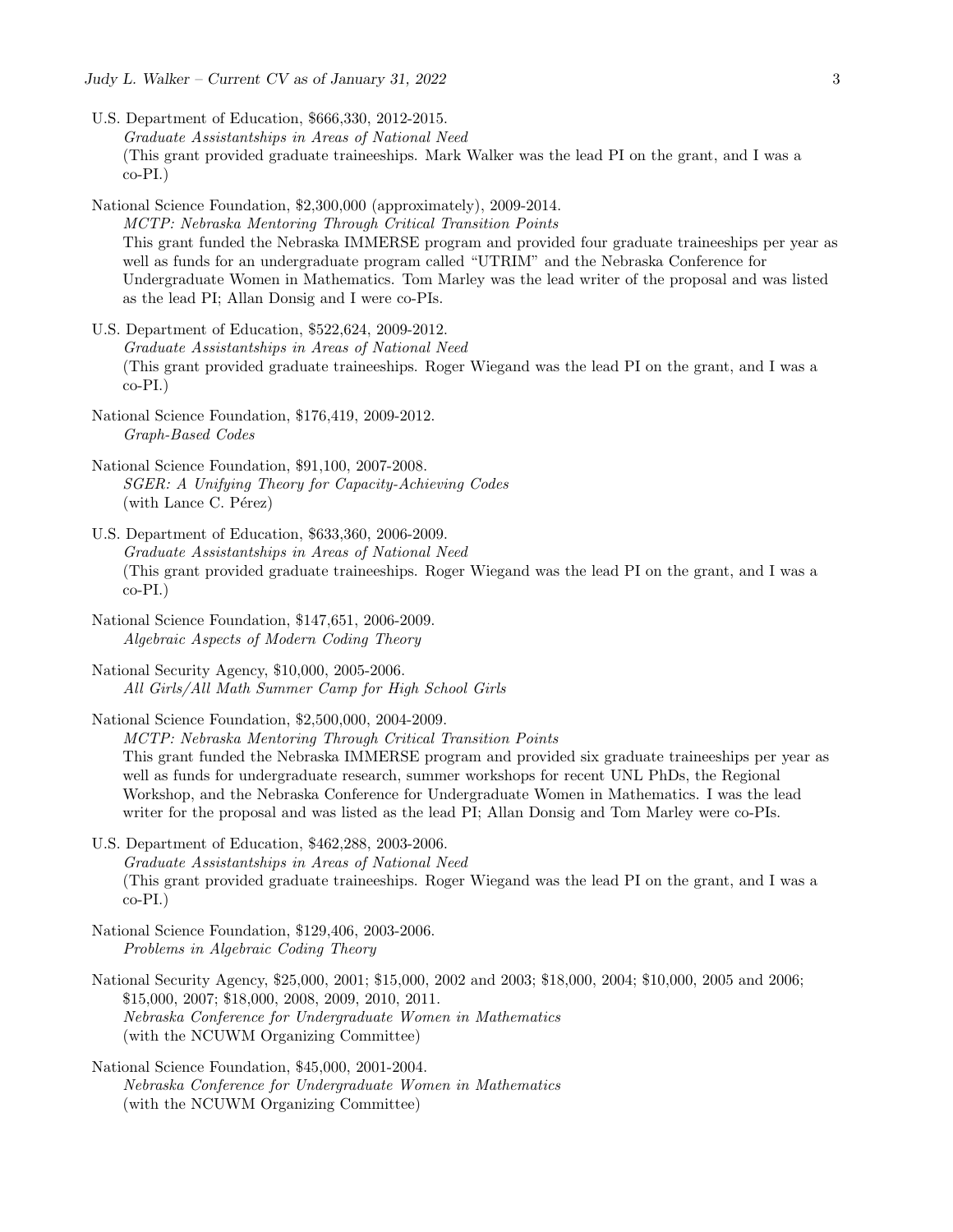- American Mathematical Society Epsilon Program, \$5000 each year for 2000-2003; \$2500 each year for 2004-2005; \$3000 for 2006. All Girls/All Math (with G. Hines)
- National Science Foundation, \$89,256, 2000-2003. Coding Theory with Methods from Algebraic Geometry and Number Theory This amount includes a \$11,520 supplement awarded for graduate student support.
- National Science Foundation, \$45,936, 2000-2003. Topics in Commutative Algebra and Algebraic Geometry (with the 5 other members of the Commutative Algebra/Algebraic Geometry research group at UNL)
- UNL Diversity Enhancement Grant, \$2500, 1999-2000. Nebraska Conference for Undergraduate Women in Mathematics (with the NCUWM Organizing Committee)
- National Science Foundation, \$10,000, 1998-2000. Presidential Award for Excellence in Science, Mathematics, and Engineering Mentoring I was the Principal Investigator for this NSF award, which honored the entire UNL Department of Mathematics and Statistics. Funds from this award went toward the first two Nebraska Conferences for Undergraduate Women in Mathematics.
- Mathematical Association of America Tensor Program, \$5000 each for 1997-1998 and 1999-2000. Women in Mathematics in Nebraska (with G. Hines)
- National Science Foundation, \$18,000, 1997-2000. Topics in the Theory of Algebraic Geometric Codes
- UNL Research Council Summer Research Fellowship, \$6500, Summer 1999. Applications of Algebraic Geometry to Coding Theory

## Publications

- Note on refereed papers: All publications are refereed, with the exception of [6], [12], [13], [19], [24], [27], [28], [32], and [37]. Publications [6], [12], [19], [24] and [32] are invited papers for conferences and workshops; [27] is an invited chapter of a book; [37] is an invited essay for the magazine of record of my disciplinary professional society; publications [13] and [28] are available on my website.
- Note on collaborative work: All joint papers below, except [24] and [32] are the result of equal contributions among the collaborators. It is the custom in mathematics to list authors alphabetically by last name. I was the primary author on [24] and, at the insistence of my coauthors, my name is listed first. The results of [32] are primarily from the PhD thesis of my student, Deanna Dreher. The journal paper version of this paper lists her as the sole author. Papers [25], [28], [29] and [30] are collaboration between Professor Lance Pérez, myself, and our students. Following an engineering convention, we have listed the students first (alphabetically by last name) and then ourselves (alphabetically by last name) on those papers.
- [38] The Tensor-Like Join: A Graph-Theoretic Approach to Polar Codes; submitted for publication, March 2021.
- [37] When and how to say NO; Notices of the American Mathematical Society, 67 (March 2020) 858-859.
- [36] Algebraic Geometry for Cryptography and Coding Theory; (co-editor, with E. Howe and K. Lauter), Springer 2018.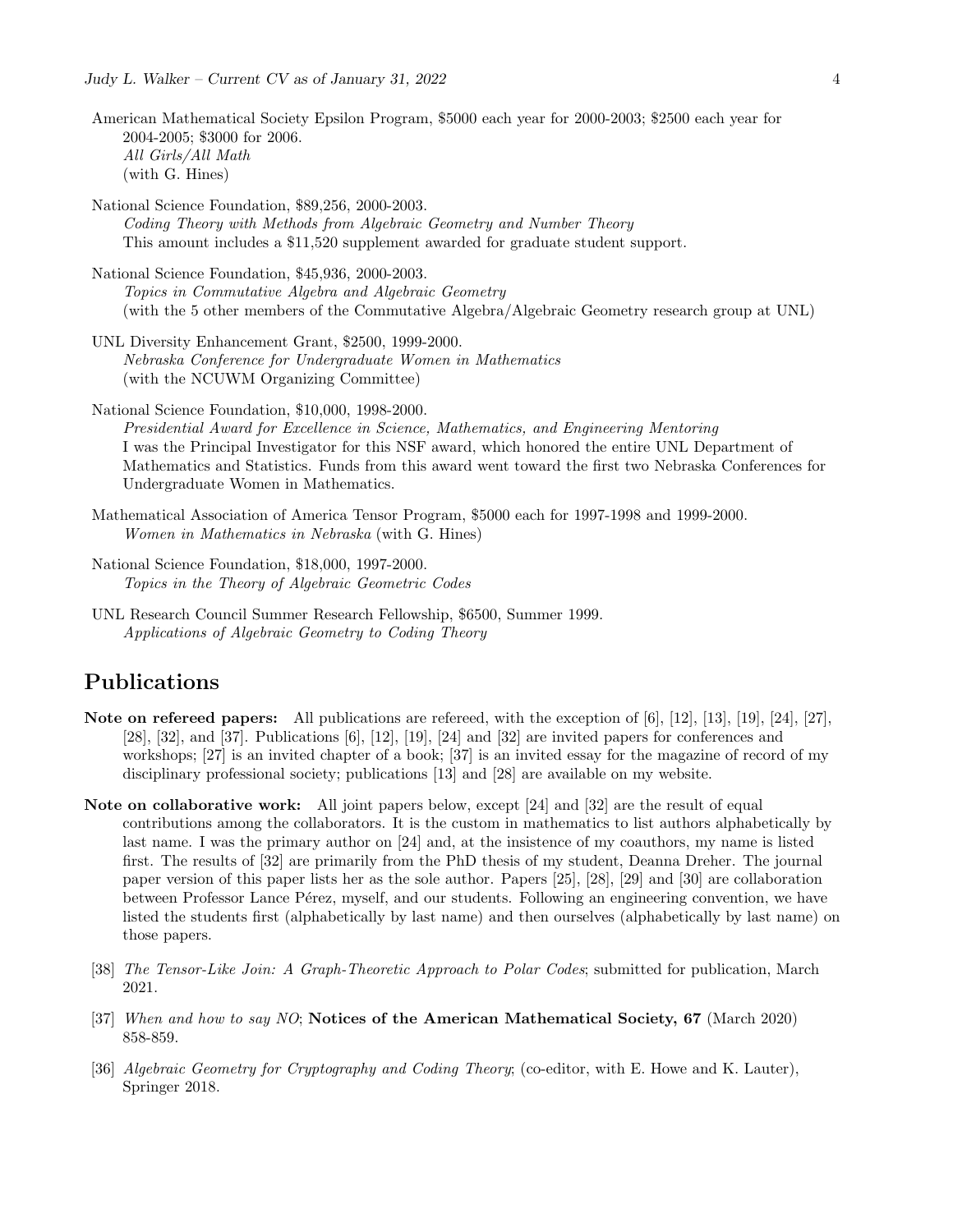- [35] Representations of the Multicast Network Problem; (with S. Anderson, W. Halwabi, N. Kaplan, H. López, F. Manganiello, and E. Soljanin), in Algebraic Geometry for Cryptography and Coding Theory, Springer 2018.
- [34] Matched metrics and channels; (with M. Firer), IEEE Transactions on Information Theory, 62 (2016) 1150-1156.
- [33] Combinatorial neural codes from a mathematical coding theory perspective; (with C. Curto, V. Itskov, K. Morrison, and Z. Roth), Neural Computation, 25, No. 7 (July 2013) 1891-1925.
- [32] Connections between computation trees and graph covers; (with D.T. Dreher), Proceedings of the 2009 Information Theory and Applications Workshop, San Diego, CA; February 2009.
- [31] Towards universal cover decoding; (with N. Axvig, D.T. Dreher, K. Morrison, E. Psota and L.C. Pérez), Proceedings of the 2008 International Symposium on Information Theory and its Applications, Auckland, New Zealand; December 2008.
- [30] Average min-sum decoding of LDPC codes; (with N. Axvig, D.T. Dreher, K. Morrison, E. Psota and L.C. P<sub>etez</sub>), 2008 International Symposium on Turbo Codes and Related Topics, Lausanne, Switzerland; September 2008.
- [29] Analysis of connections between pseudocodewords; (with N. Axvig, D.T. Dreher, K. Morrison, E. Psota and L.C. Pérez), IEEE Transactions on Information Theory,  $55$  (2009) 4099-4107.
- [28] A universal theory of decoding and pseudocodewords; (with N. Axvig, D.T. Dreher, K. Morrison, E. Psota and L.C. Pérez), SGER Technical Report 0801, University of Nebraska–Lincoln, March 2008. Available online at http://www.math.unl.edu/∼jwalker
- [27] Algebraic geometric codes over rings; (with K. Bartley), in **Advances in Algebraic Geometry Codes**, Series on Coding Theory and Cryptography (World Scientific), March 2008.
- [26] LDPC codes from voltage graphs; (with C.A. Kelley), in 2008 International Symposium on Information Theory, Toronto, Ontario; July 2008.
- [25] A universal theory of pseudocodewords; (with N. Axvig, E. Price, E. Psota, D. Turk and L.C. Pérez), in Proceedings of the 45th Annual Allerton Conference on Communication, Control and Computing, Monticello, IL; October 2007.
- [24] Promoting undergraduate research in mathematics at the University of Nebraska Lincoln; (with G. Ledder, R. Rebarber and G. Woodward), in Promoting Undergraduate Research in Mathematics, J. Gallian, ed.
- [23] Women in mathematics in Nebraska; (with W.J. Lewis), accepted for publication in Models that Work: Building Diversity in Advanced Mathematics, P. Hale and A. Herzig, eds., March 2008.
- [22] s-extremal additive  $\mathbb{F}_4$  codes; (with E.P. Bautista, P. Gaborit and J.-L. Kim), **Advances in** Mathematics of Communications, 1, (2007) 111-130.
- [21] s-extremal additive  $\mathbb{F}_4$  codes; (with E.P. Bautista, P. Gaborit and J.-L. Kim), in **Proceedings of the** IEEE International Symposium on Information Theory, Seattle, WA, July 9-14, 2006.
- [20] Characterizations of pseudo-codewords of LDPC codes; (with R. Koetter, W. Li and P. Vontobel), Advances in Mathematics, 213 (2007) 205-229.
- [19] Pseudo-codewords of cycle codes via zeta functions; (with R. Koetter, W. Li and P. Vontobel), in Proceedings of the IEEE Information Theory Workshop, San Antonio, TX, Oct. 24-29, 2004.
- [18] Nonbinary quantum error-correcting codes from algebraic curves; (with J.-L. Kim), Discrete Math, 308 (2008), 3115–3124.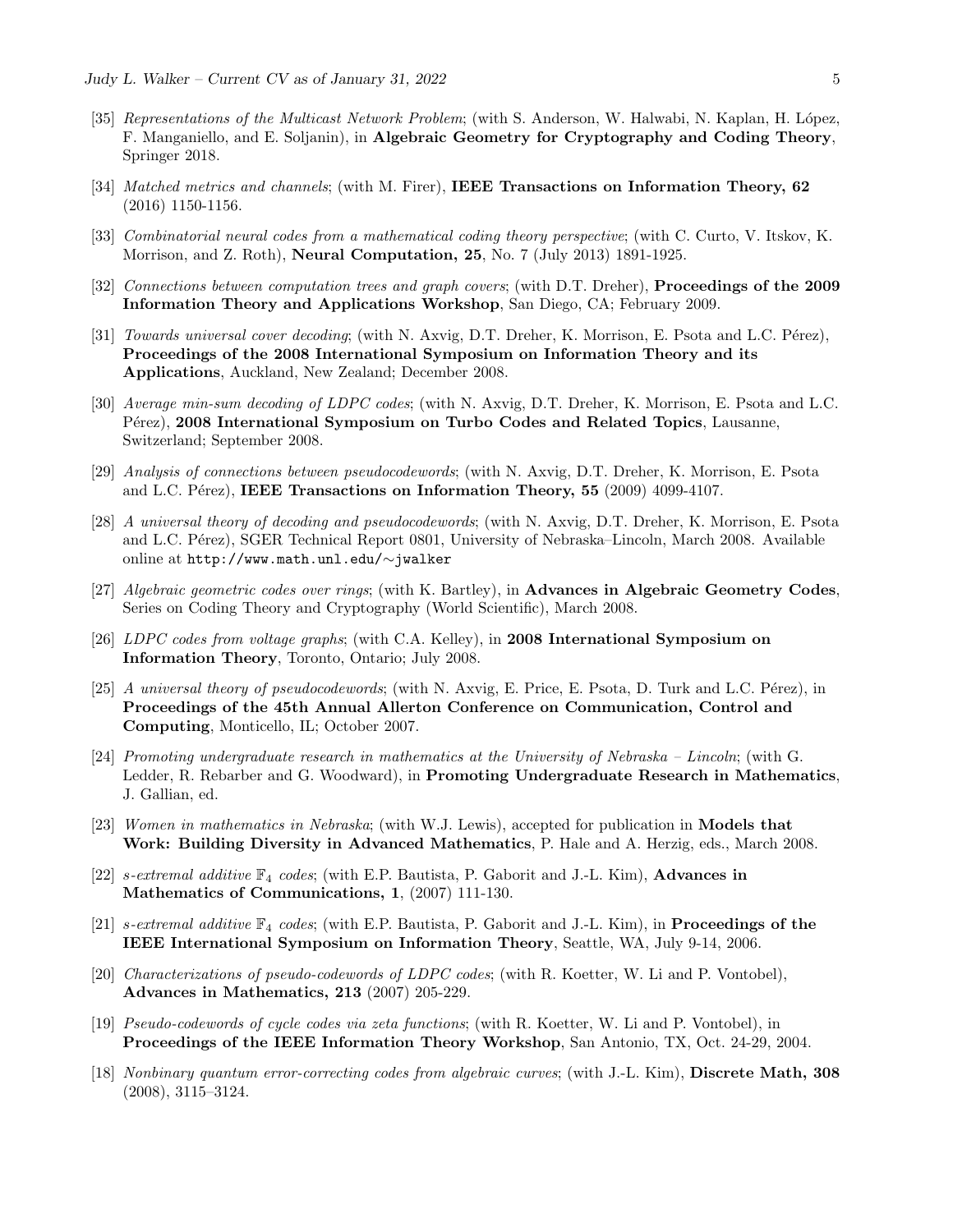- [17] Mentors and Role Models; in Complexities: Women in Mathematics, B.A. Case and A.L. McDonald, eds. Princeton University Press, 2004.
- [16] Applications of list decoding to tracing traitors; (with A. Silverberg and J. Staddon), IEEE Transactions on Information Theory, 49 (2003) 1312–1318.
- [15] Homogeneous weights and exponential sums; (with J.-F. Voloch), Finite Fields and Their Applications, 9 (2003) 310–321.
- [14] Efficient traitor tracing algorithms using list decoding; (with A. Silverberg and J. Staddon), in Advances in Cryptology — ASIACRYPT 2001, Lecture Notes in Computer Science  $2248$ , (2001) 175-192.
- [13] A critical look at self-dual codes; in Proceedings of the 38th Annual Allerton Conference on Communication, Control, and Computing, (2001) 1019-1028.
- [12] Codes on Curves; prepared for a Mathematical Association of America Notes volume (proceedings of the MAA Short Course on Coding Theory, UCLA, August 1-2, 2000). Preprint, August 2000.
- [11] Constructing critical indecomposable codes; IEEE Transactions on Information Theory, 47 (2001) 1780-1795.
- [10] Codes and Curves; Student Mathematical Library, IAS/Park City Mathematical Subseries, 7. American Mathematical Society, Providence, RI; 2000.
- [9] Codes over rings from curves of higher genus; (with J.-F. Voloch), IEEE Transactions on Information Theory, 45 (1999) 1768-1776.
- [8] Two-groups with few conjugacy classes; (with N. Boston), **Proc. Edinburgh Math. Soc. (2) 43** (2000), 211-217.
- [7] Euclidean weights of codes from elliptic curves over rings; (with J.-F. Voloch), **Trans. Amer. Math.** Soc., 352 (2000) 5063–5076.
- [6] Lee weights of  $Z/4Z$  codes from elliptic curves; (with J.-F. Voloch), in **Codes, Curves, and Signals:** Common Threads in Communications (A. Vardy, ed.), Boston: Kluwer Academic Publishers. (1998) pp. 53-62.
- [5] Algebraic geometric codes over rings; Journal of Pure and Applied Algebra, 144 (1999) 91-110.
- [4] The Nordstrom Robinson code is algebraic geometric; IEEE Transactions on Information Theory, 43 (1997) 1588-1593.
- [3] A new approach to the main conjecture on algebraic-geometric MDS codes; **Designs, Codes, and** Cryptography, 9 (1996) 115-120.
- [2] The proportion of fixed-point-free elements of a transitive permutation group; (with N. Boston, W. Dabrowski, T. Foguel, P. Gies, D. Jackson, and D. Ose), Communications in Algebra, 2 (1993) 3259-3275.
- [1] Rewriteability in finite groups; (with G. Sherman and M. Walker), **American Mathematical Monthly**, 99 (1992) 446-452.

## Invited Lectures

What color is my hat? And what does that have to do with watching Netflix?? Plenary Talk (virtual), MathPath summer camp for middle school students; June 27, 2021.

Derangements in Finite Groups

"Nigel Day", University of Wisconsin-Madison; Madison, WI; April 25, 2019.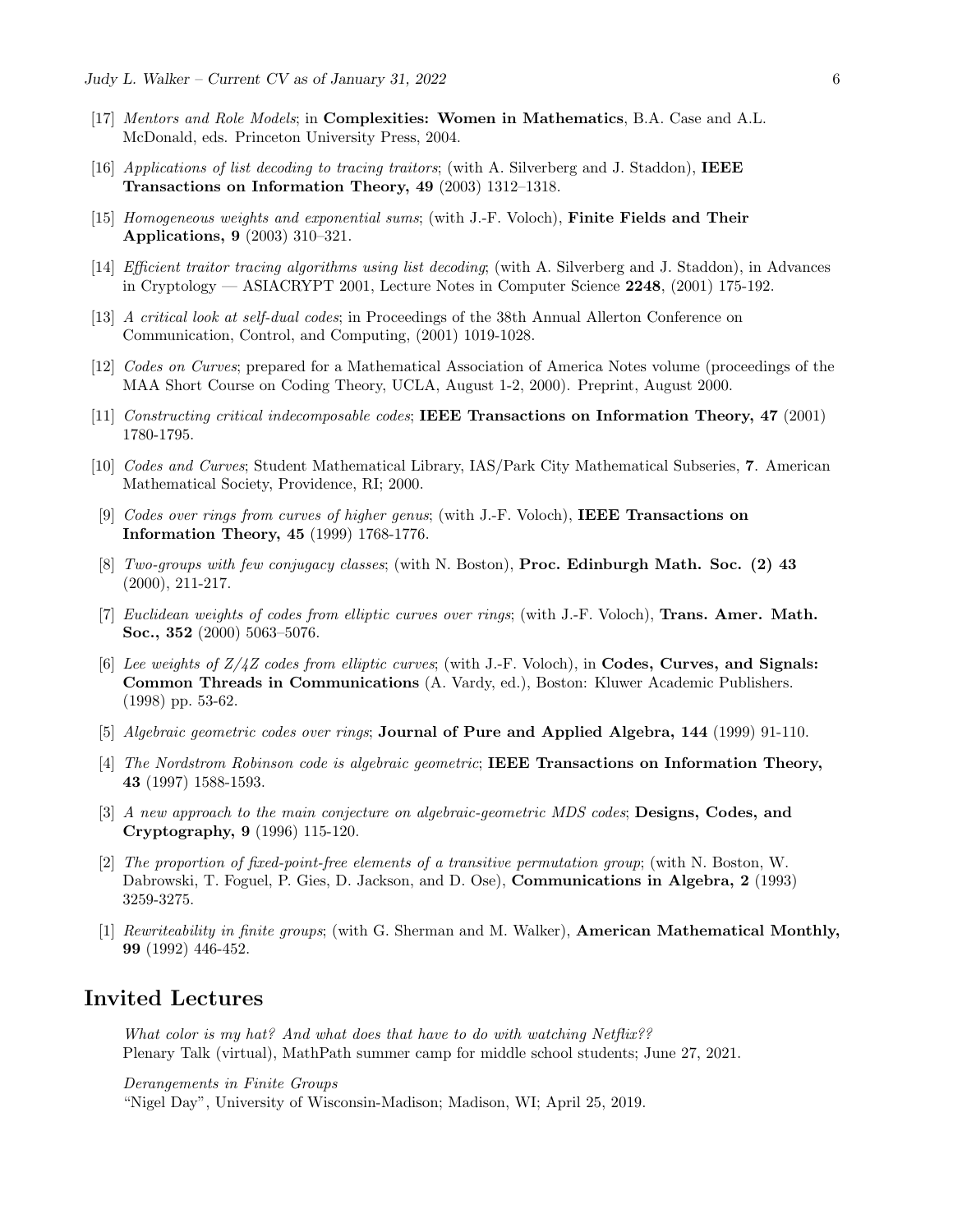Mathematics makes communication possible Inaugural Sue Geller Undergraduate Lecture, Texas A&M University; College Station, TX; January 17, 2018.

What color is my hat? And what does that have to do with my ipod? Plenary talk, Pi Mu Epsilon Conference at College of Saint Benedict & Saint John's University; St. Joseph, MN; April 9, 2016.

Coding Theory: A Cornucopia of Mathematics Plenary talk, Pi Mu Epsilon Conference at College of Saint Benedict & Saint John's University; St. Joseph, MN; April 8, 2016.

Diversity in Mathematics AMS Workshop for Department Chairs; Seattle, WA; January 5, 2016.

Mathematics makes communciation possible MAA Distinguished Lecture Series, MAA Carriage House; Washington, D.C.; September 17, 2015.

Some current directions in coding theory Plenary Lecture, SIAM Conference on Applied Algebraic Geometry; Daejeon, South Korea; August 3-7, 2015.

What color is my hat? And what does that have to do with my ipod? Plenary Lecture, Metropolitan New York Section of the Mathematical Association of America; New York City College of Technology; May 3, 2015.

Finding the Forest: Making a difference as department chair AMS Workshop for Department Chairs; San Antonio, TX; January 9, 2015.

Codes, Curves, Qubits, and Cats University of Michigan Mathematics Colloquium; Ann Arbor, MI; October 7, 2014.

From Precalculus to PhD: enabling students to succeed University of Michigan Mathematics Seminar on Teaching Mathematics; Ann Arbor, MI; October 6, 2014.

The Next (or NExT) Adventure Keynote Lecture, Project NExT Workshop preceding MAA MathFest; Portland, Oregon; August 2014.

Beyond algebraic geometry codes: algebraic geometry in coding theory Applied Algebra Days 2 (Plenary Lecture); Madison, WI; May 10-11, 2014.

Recruiting students into the math major AMS Workshop for Department Chairs; Baltimore, MD; January 14, 2014.

Master metrics on binary channels AMS Special Session on Algebraic Coding Theory; Louisville, KY; October 5-6, 2013.

Coding theory: a cornucopia of mathematics AMS-MAA Invited Address, MathFest 2013, Hartford, CT. August 2013.

The challenges of coding theory: past and future

Combined MAA Sectional Meeting: Missouri, Kansas, Iowa and Nebraska/Southeast South Dakota Sections, Northwest Missouri State University, Maryville, MO. April 2013.

Codes are everywhere! Parsons Lecture, University of North Carolina – Asheville, April 2012.

What color is my hat? And what does that have to do with my ipod?, University of North Carolina – Asheville, April 2012.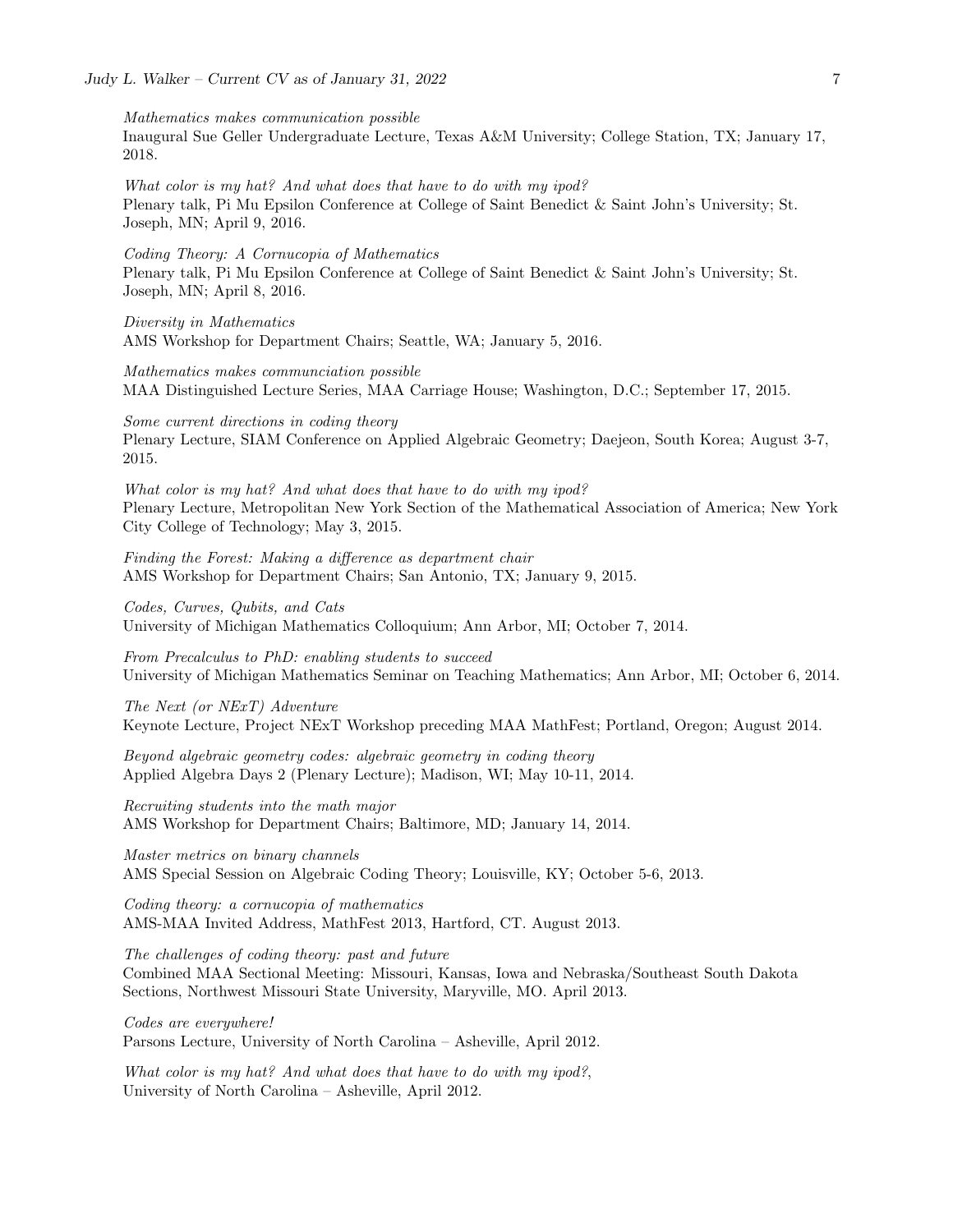Neural codes from a coding theory perspective Arbeitsgemeinschaft in Codierungstheorie und Kryptographie, University of Zürich (Switzerland), October 2011.

A coding theory perspective on combinatorial neural codes Workshop on Algebraic Coding Theory, Centre Interfacultaire Bernoulli, École Polytechnique Fédérale Lausanne (Switzerland), September 2011.

Codes on graphs: Shannon's challenge and beyond, University of Tennessee Colloquium, April 2011.

What color is my hat? And what does that have to do with my ipod?, University of Tennessee Junior Colloquium, April 2011.

Algebraic geometry and coding theory: more than just algebraic geometry codes Solving Polynomial Equations Workshop, KTH Stockholm, February 2011.

What color is my hat? And what does that have to do with my CD player? Carleton Summer Program for Women Colloquium, June 2010.

Codes on Graphs: Shannon's Challenge and Beyond Polya Lecture, Texas Section of the MAA, Abeline Christian University, Abeline, TX, April 2010.

Codes on Graphs: Shannon's Challenge and Beyond Polya Lecture, Rocky Mountain Section of the MAA, Colorado State University, Ft. Collins, CO, April 2010.

Codes on Graphs: Shannon's Challenge and Beyond Polya Lecture, Kansas Section of the MAA, Washburn University, Topeka, KS, March 2010.

What color is my hat? And what does that have to do with my CD player? Kansas Section of the MAA, Washburn University, Topeka, KS, March 2010.

The importance of determining what's important UNL Advance "Paths to Success" Luncheon, February 2010.

Codes on Graphs: Shannon's Challenge and Beyond Polya Lecture, Northeastern Section of the MAA, Western New England College, Springfield, MA, November 2009.

Codes on Graphs: Shannon's Challenge and Beyond Heilbronn Annual Conference, University of Bristol (England), September 2009.

Codes on Graphs Kalamazoo College Jennifer Mills Lecture, May 2009.

What color is my hat? And what does that have to do with my CD player? Kalamazoo College Colloquium, May 2009.

The height of knowledge UNL Graduate Commencement, April 2009.

What color is my hat? And what does that have to do with my CD player? Seminar for Summer Mathematics Institute, Cornell University; July 2008.

Programs for students at Nebraska

Special Session on REUs and Graduate Schools; Seminario Interuniversitario de Investigación en Ciencias Matemáticas (SIDIM), University of Puerto Rico at Carolina, Carolina, PR; February 29–March 1, 2008.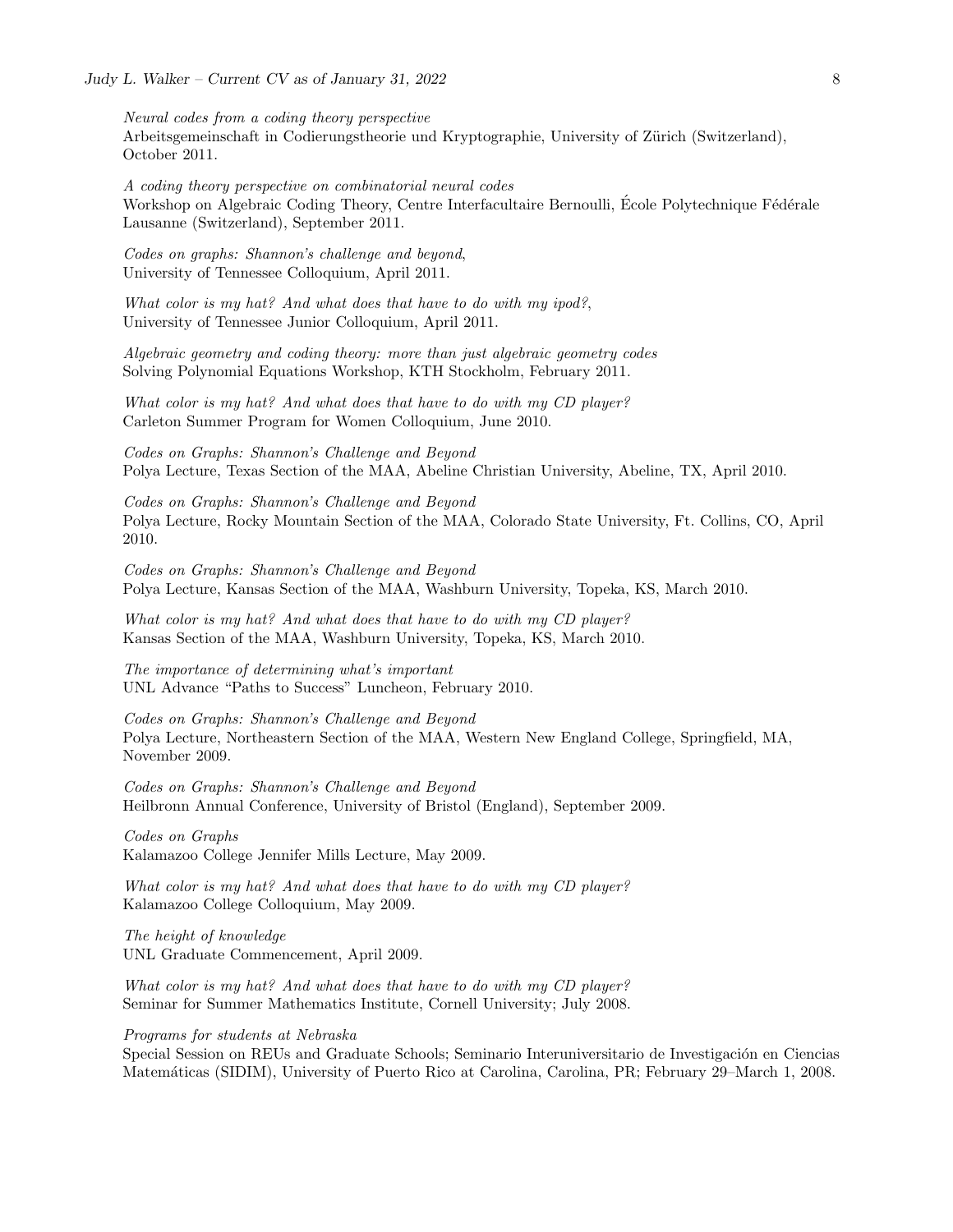## An application of the edge zeta function to coding theory

AMS Special Session on Zeta Functions of Graphs, Ramanujan Graphs, and Related Topics; San Diego, CA; January 6, 2008.

## LDPC codes from voltage graphs

AMS Special Session on Algebraic Coding Theory (in honor of Harold N. Ward's retirement); Chicago, IL; October 5–6, 2007.

## Lectures on coding theory

This series of seven 45-minute lectures was given at the Summer School on Coding Theory, Sophus Lie Conference Center, Nordfjordeid, Norway; June 18–22, 2007.

## Pseudocodeword connections

Plenary talk at "Complexity, Coding and Communications" Workshop, IMA, University of Minnesota, Minneapolis, MN; April 16–20, 2007.

Towards explaining decoding errors for LDPC codes AMS Special Session on Coding Theory and its Applications, New Orleans, LA; January 5, 2007.

Degenerate Stabilizer Codes AMS Special Session on Algebraic Coding Theory—Honoring the Retirement of Vera Pless, Cincinnati, OH; October 21–22, 2006.

### Pseudo-Codewords of LDPC Codes

Plenary talk at PIMS "Sequences and Codes" conference , IRMACS, Simon Fraser University, Vancouver, BC; July 17–21, 2006.

What color is my hat? And what does that have to do with my CD player? Seminar for Summer Mathematics Institute, Cornell University; June 21, 2006.

## Pseudocodewords of LDPC codes

Rocky Mountain algebraic combinatorics seminar, Colorado State University, Fort Collins, CO; February 24, 2006.

Supporting Women in Mathematics at the University of Nebraska–Lincoln MAA Session on "Models that Work: Building Diversity in Advanced Mathematics" at the Joint Mathematics Meetings, San Antonio, TX; January 13, 2006.

## The Joy of Teaching The Joy of Numbers

MAA Session on "Presentations by Teaching Award Recipients" at the Joint Mathematics Meetings, San Antonio, TX; January 14, 2006.

An NSF Mentoring through Critical Transition Points (MCTP) Program Presentation to the Conference Board of the Mathematical Sciences, Washington, DC; December 2, 2005.

LDPC codes and their pseudocodewords Invited address at AMS Sectional Meeting in Lincoln, NE; October 23, 2005.

Characterizations of pseudocodewords of LDPC codes Arithmetic, Geometry, and Coding Theory - 10, Luminy-Marseilles, France; September 26–30, 2005.

#### Bridging the gap to graduate work

I co-presented with J. Peter May of the University of Chicago in this session of the "Engaging young mathematicians" workshop in Washington, DC on August 13, 2005.

### The mathematics of flight

This lecture was given to the All Girls/All Math participants at UNL, July 19, 2005.

## Choosing a graduate school

This lecture was given to the REU participants at Brigham Young University, July 14, 2005.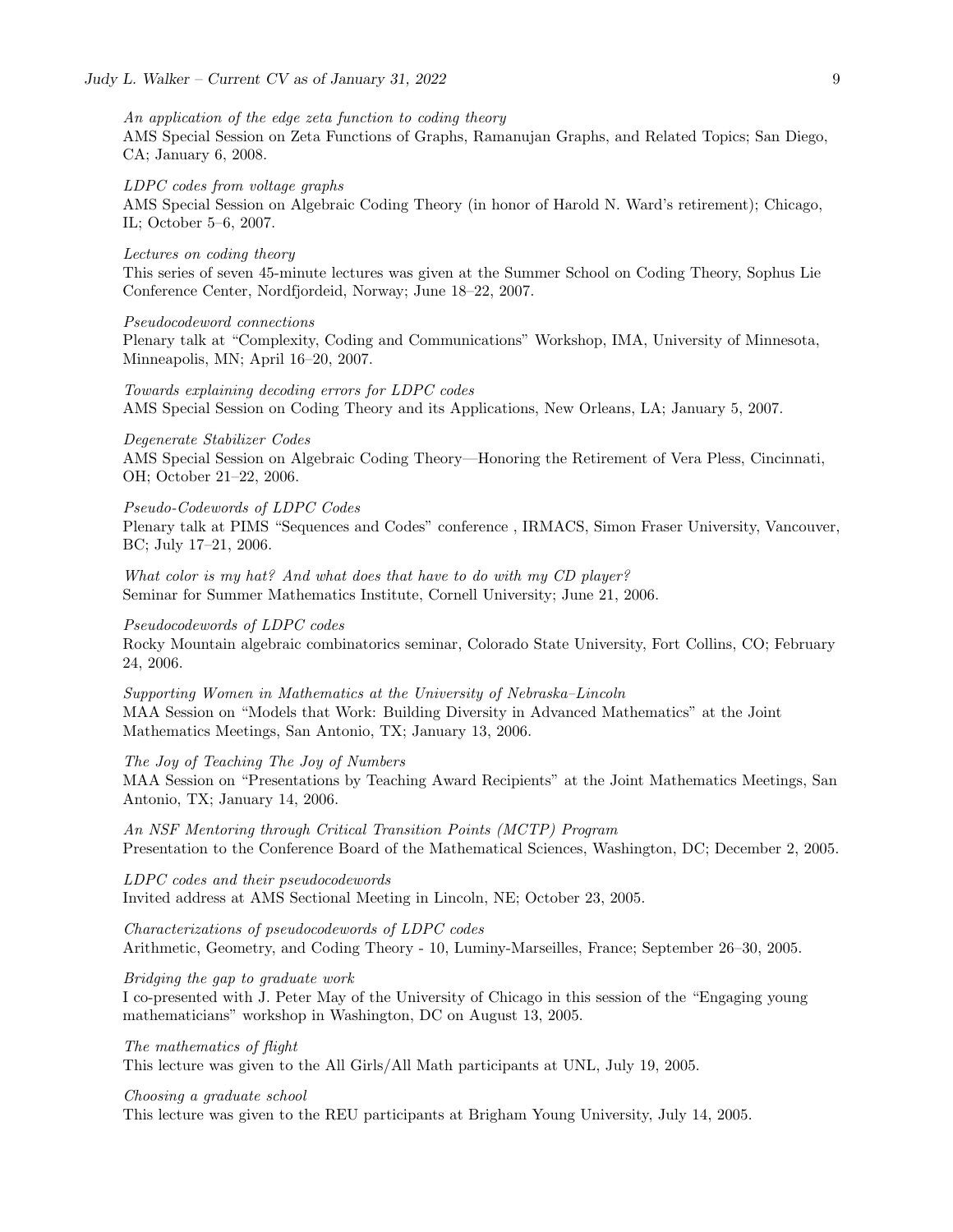What color is my hat? And what does that have to do with my CD player? Seminar for REU program, Brigham Young University; July 13, 2005.

Pseudocodewords and Zeta Functions Colloquium, University of Wisconsin, Madison, WI; February 25, 2005.

Shadows of self-dual additive codes over  $GF(4)$ Number Theory Seminar, University of Wisconsin, Madison, WI; February 24, 2005.

A conversation about women in mathematics and graduate school This presentation was given by invitation to the AWM Student Chapter at the University of Illinois at Chicago on February 21, 2005.

Pseudocodewords, cycle codes, and the edge zeta function of graphs AMS Sectional Meeting – Special Session on Coding Theory and Applications, Evanston, IL; October 23-24, 2004.

Lattices and self-dual codes Number Theory Seminar, Penn State University, State College, PA; April 15, 2004.

#### The Joy of Numbers

This lecture was given by invitation as part of the Teaching Seminar at Penn State University on April 13, 2004.

Shadow enumerators and self-dual codes AMS Sectional Meeting – Special Session on Algebraic Coding Theory, Athens, OH; March 26-27, 2004.

Weight enumerators and self-dual codes AMS/MAA Joint Meetings – Special Session on Coding and Design-Theoretic Applications of Polynomials, Phoenix, AZ; January 8, 2004.

From hats to Hilbert space: a tour of coding theory Colloquium, University of Notre Dame, Notre Dame, IN; November 5, 2003.

From hats to Hilbert space: a tour of coding theory Colloquium, University of Illinois, Urbana, IL; October 17, 2003.

Some Current Problems in Coding Theory

This series of lectures was given as a NSF- and DIMACS-sponsored "Reconnect" Conference at Salem State College, Salem, MA; June 15-21, 2003. The audience was faculty from primarily teaching focused institutions and I am the Principal Lecturer for the conference. The participants wrote modules to use in their teaching and hopefully, also developed a renewed spark in pursuing their own research or research with undergraduates.

Nonbinary quantum codes from error-correcting codes Arithmetic, Geometry, and Coding Theory - 9, Luminy-Marseilles, France; May 23, 2003.

What color is my hat? And what does that have to do with my CD player? This lecture was given to the high school and middle school math teachers of the Lincoln Public School system, Scott Middle School, Lincoln, NE; December 5, 2002.

Codes, curves, rings, and some exponential sums Number Theory Seminar, University of Colorado, Boulder, CO; February 27, 2002.

Homogeneous weights and exponential sums 2002 AMS/MAA Joint Meetings – Special Session on Algebraic Coding Theory, San Diego, CA; January 6-9, 2002.

A structural approach to coding theory KUMUNU 3, Lawrence, KS; September 29, 2001.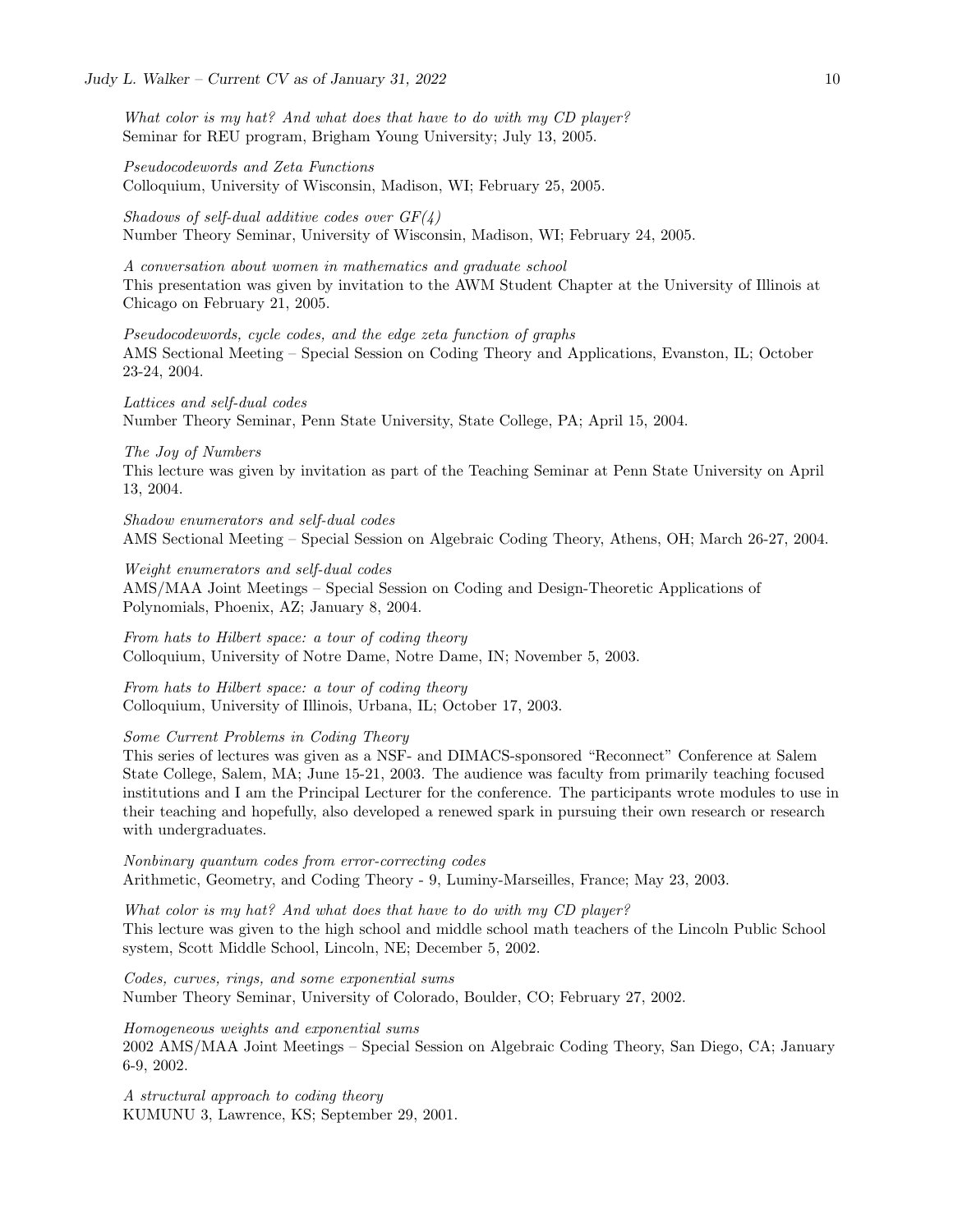Critical indecomposable codes: Constructions and Applications Sixth International Conference on Finite Fields and Applications, Oaxaca, Mexico; May 21-25, 2001.

Traitor tracing algorithms using list decoding Number Theory Seminar, University of Texas, Austin, TX; May 1, 2001.

#### A critical look at coding theory

This talk was given in a combined meeting of the Special Session on Commutative Algebra and Algebraic Geometry and Special Session on Combinatorics, at the Third Annual UNL Regional Workshop in the Mathematical Sciences, Lincoln, NE; October 28, 2000.

## Applications of low genus curves to the theory of error-correcting codes AMS Sectional Meeting – Special Session on Low Genus Curves and Applications, San Francisco, CA; October 21-22, 2000.

#### A critical look at self-dual codes

38th Annual Allerton Conference on Communication, Control, and Computing, Monticello, IL; October 4-6, 2000.

## Codes on Curves

This 90-minute lecture was part of the MAA Short Course on Coding Theory at UCLA; August 1-2, 2000. Approximately thirty mathematicians attended.

Making Nonlinear Codes Linear: A mathematician finds happiness Kalamazoo College Colloquium, Kalamazoo, MI; April 7, 2000.

## Creating Excellence: Nebraska and its Presidential Award

This lecture was one of nine invited presentations at the Conference on Models for Integrating Research into the Undergraduate Experience, Tucson, AZ; February 25, 2000.

A categorical approach to the study of self-dual codes AWM Workshop, Washington, DC; January 22, 2000.

### Codes and Curves

This was a plenary lecture at the Second Regional Workshop in Mathematics, Lincoln, NE; November 19, 1999.

## Codes and Curves

This sequence of eight lectures was given for the Undergraduate Program of the IAS/PCMI Mentoring Program, Princeton, NJ; May 17-27, 1999. Approximately 75 people attended each lecture, including the undergraduate students in the program as well as a variety of postdocs, graduate students, IAS members (including at least one biologist), and mathematics researchers from the Institute for Defense Analysis.

Computing parameters of codes from curves over rings Coding Theory Seminar, University of Notre Dame, Notre Dame, IN; April 13, 1999.

## Exponential sums with applications to codes over rings

AMS Sectional Meeting – Special Session on Diophantine Equations, Inequalities and Related Arithmetic Problems, Urbana, IL; March 18-21, 1999.

The parameters of trace codes from curves over rings AMS Sectional Meeting - Special Session on Arithmetic Algebraic Geometry, Tucson, AZ; November 14-15, 1998.

Recent progress in the algebraic geometric approach to codes over rings AMS Sectional Meeting - Special Session on Algebraic Coding Theory, Chicago, IL; September 12-13, 1998.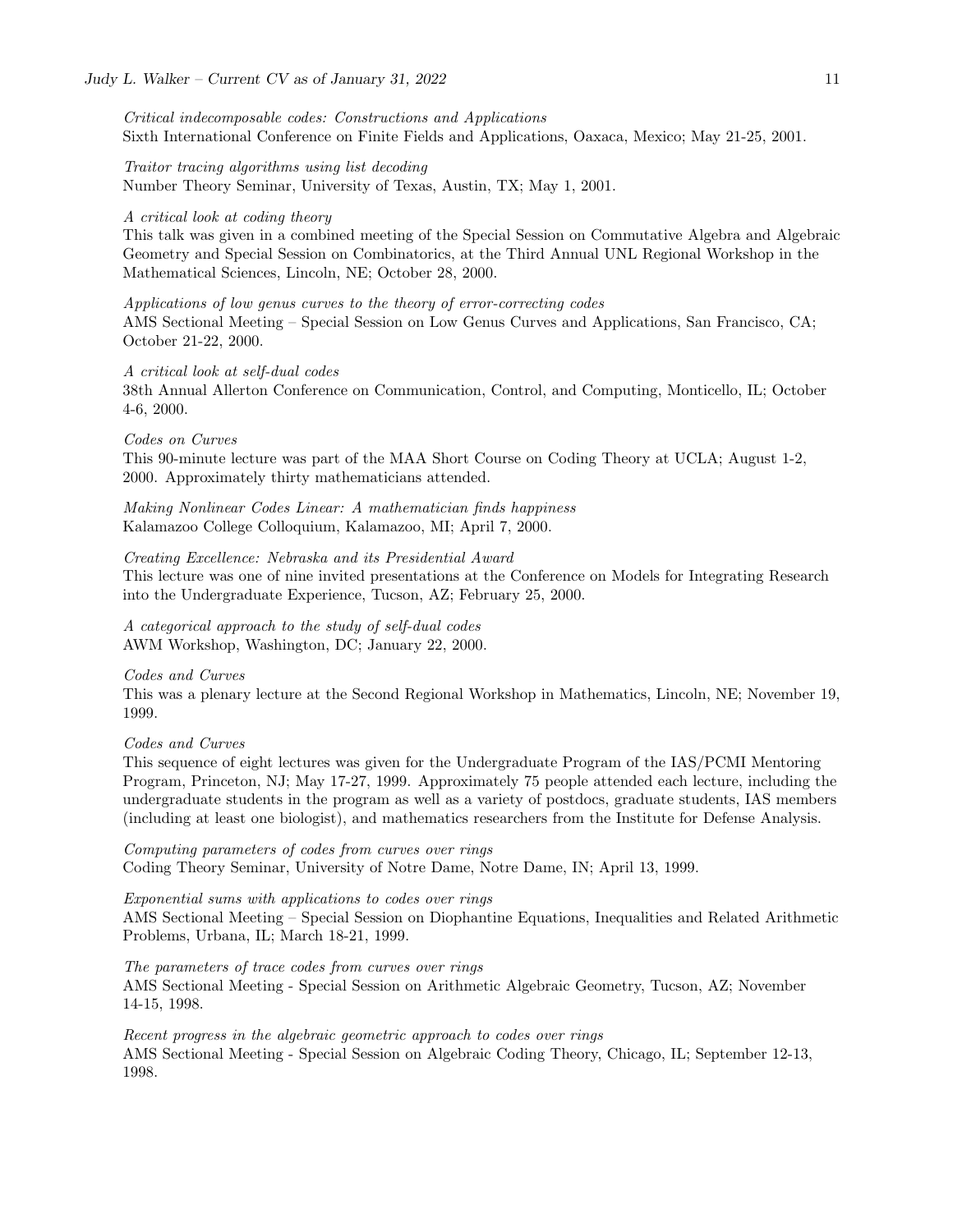ALL GIRLS/ALL MATH Summer Math Camp

UNL Department of Mathematics and Statistics Centennial Celebration - Special Session on Mathematics Education, Lincoln, NE; May 14-16, 1998.

An exponential sum arising from codes defined via curves over rings Number Theory Seminar, University of Michigan, Ann Arbor, MI; April 13, 1998.

Error Correcting Codes Undergraduate Colloquium, University of Michigan, Ann Arbor, MI; April 13, 1998.

Codes from curves University of Nebraska at Omaha Colloquium; February 18, 1998.

Applications of canonical lifts of elliptic curves to coding theory AMS Sectional Meeting - Special Session on Diophantine Geometry, Albuquerque, NM; November 8, 1997.

Codes, curves and Galois rings Departmental Colloquium, University of Illinois at Chicago; November 17, 1997.

Lee weights of codes from elliptic curves Codes, Curves and Signals: Common Threads in Communications – BlahutFest (Conference in honor of Richard Blahut's 60th birthday), Urbana, IL; September 27, 1997.

Exponential sums and codes from elliptic curves over rings AMS-SIAM Summer Research Conference on Applications of Curves over Finite Fields, Seattle, WA; July 30, 1997.

Exponential sums and Euclidean weights of codes from elliptic curves over rings Arithmetic, Geometry, and Coding Theory - 6, Luminy-Marseilles, France; June 23, 1997.

Codes, curves, and Galois rings Number Theory Seminar, University of Texas at Austin; April 17, 1997.

# Panels

Leadership Perspectives: Lessons Learned

I served on this panel at the Big Ten Academic Alliance Department Executive Officers Seminar in Chicago, November 9-11, 2017.

Leading with Intention

I served on this panel at the Big Ten Academic Alliance Department Executive Officers Seminar in Chicago, October 6-8, 2016.

The Role of Mathematics Departments

I served on this panel for the Transforming Post-Secondary Education in Mathematics (TPSE-Math) Regional Meeting at the University of Chicago, September 19-20, 2015.

Career Tracks for Full-Time Non-Tenure-Track Faculty

I co-organized and moderated this panel at the Joint Mathematics Meetings in January 2015.

Where is the Money?

I served on this Project NExT panel at the Project NExT Workshop preceding MathFest in August 2014.

Building a Research Career

I served on this Association for Women in Mathematics panel at the Joint Mathematics Meetings in January 2014.

## How One Can Become a Referee/Reviewer

I served on this Project NExT panel at the Joint Mathematics Meetings in January 2010.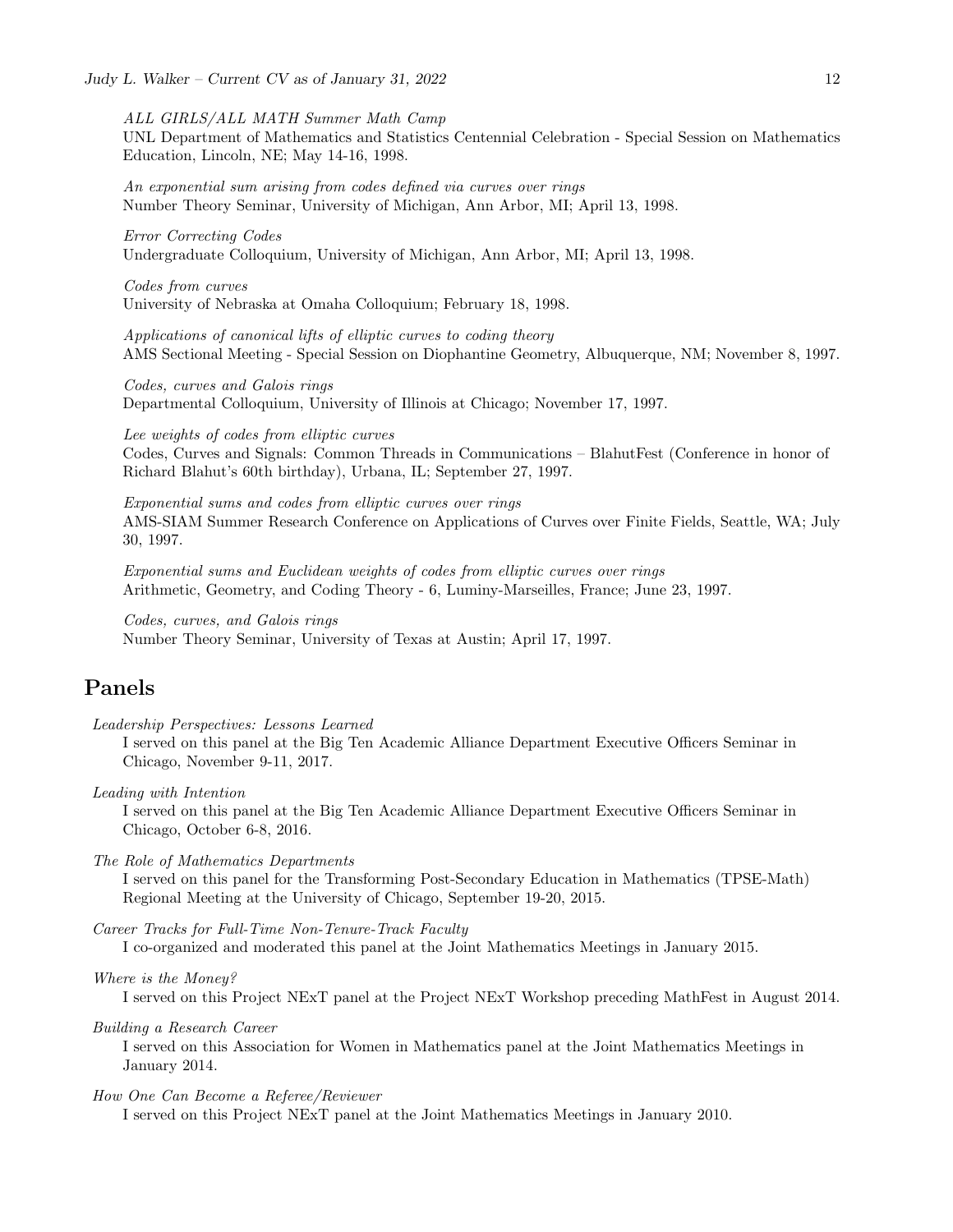- Practical Talk about Mentoring I served on this panel organized by the UNL Graduate Student Association on April 4, 2007.
- Becoming a leader in your department

I served on this panel at the Joint Mathematics Meetings in New Orleans, LA, January 5, 2007.

The faculty member as teacher and scholar I served on this panel for the 2005-2006 Project NExT Fellows, Albuquerque, August 2, 2005.

Mathematical careers and professional development I served on this panel for the 2005 Nebraska IMMERSE program, July 21, 2005.

Choosing a Graduate School

This was a panel discussion at the Mathematics on the Northern Plains Conference, University of South Dakota, Vermillion, SD; March 29, 2003.

Writing Winning Proposals for Science, Mathematics, Engineering & Technology Graduate Students Panelist, October 21, 2004.

Women in Science Conference

Panelist or Panel Moderator for this conference for high school girls held in Lincoln, NE in 2000, 2001, 2002, 2003.

Creative Research Techniques: getting your research off to a good start Panelist for the 1999-2000 Project NExT Fellows; January 19, 2000.

## Research Activities

## Research Conferences Organized

- Algebraic Geometry for Coding Theory and Cryptography; February 22-26, 2016. Institute for Pure & Applied Mathematics, Los Angeles, CA; co-organized with Everett Howe (Center for Communications Research) and Kristin Lauter (Microsoft Research).
- Special Session on Advances in Coding Theory; January 10-12, 2015. 2015 AMS-MAA Joint Math Meetings; San Antonio, TX; co-organized with Gretchen Matthews (Clemson) and Felice Manganiello (Clemson).
- Dagstuhl Seminar on Coding Theory; August 25-30, 2013. I organized this workshop at the CS-counterpart to Oberwolfach jointly with Hans-Andrea Loeliger (ETH-Zürich) and Emina Soljanin (Bell Labs).
- Coding theory and ...; August 2013.

I organized this Invited Paper Session at MAA MathFest with Katie Morrison (University of Northern Colorado).

Special Session on Advances in Coding Theory; January 4-7, 2012. 2012 AMS-MAA Joint Math Meetings; Boston, MA; co-organized with Gretchen Matthews (Clemson) and Sarah Spence Adams (Olin College).

- Dagstuhl Seminar on Coding Theory; November 13-18, 2011. I organized this workshop at the CS-counterpart to Oberwolfach jointly with Joachim Rosenthal (Zürich) and Amin Shokrollahi (Lausanne).
- Special Session on Coding Theory; October 14-16, 2011. AMS Sectional Meeting; Lincoln, NE; co-organized with Christine Kelley.
- Special Session on Recent Trends in Coding Theory; January 5-8, 2009. 2009 AMS-MAA Joint Math Meetings; Washington, DC; co-organized with Gretchen Matthews (Clemson).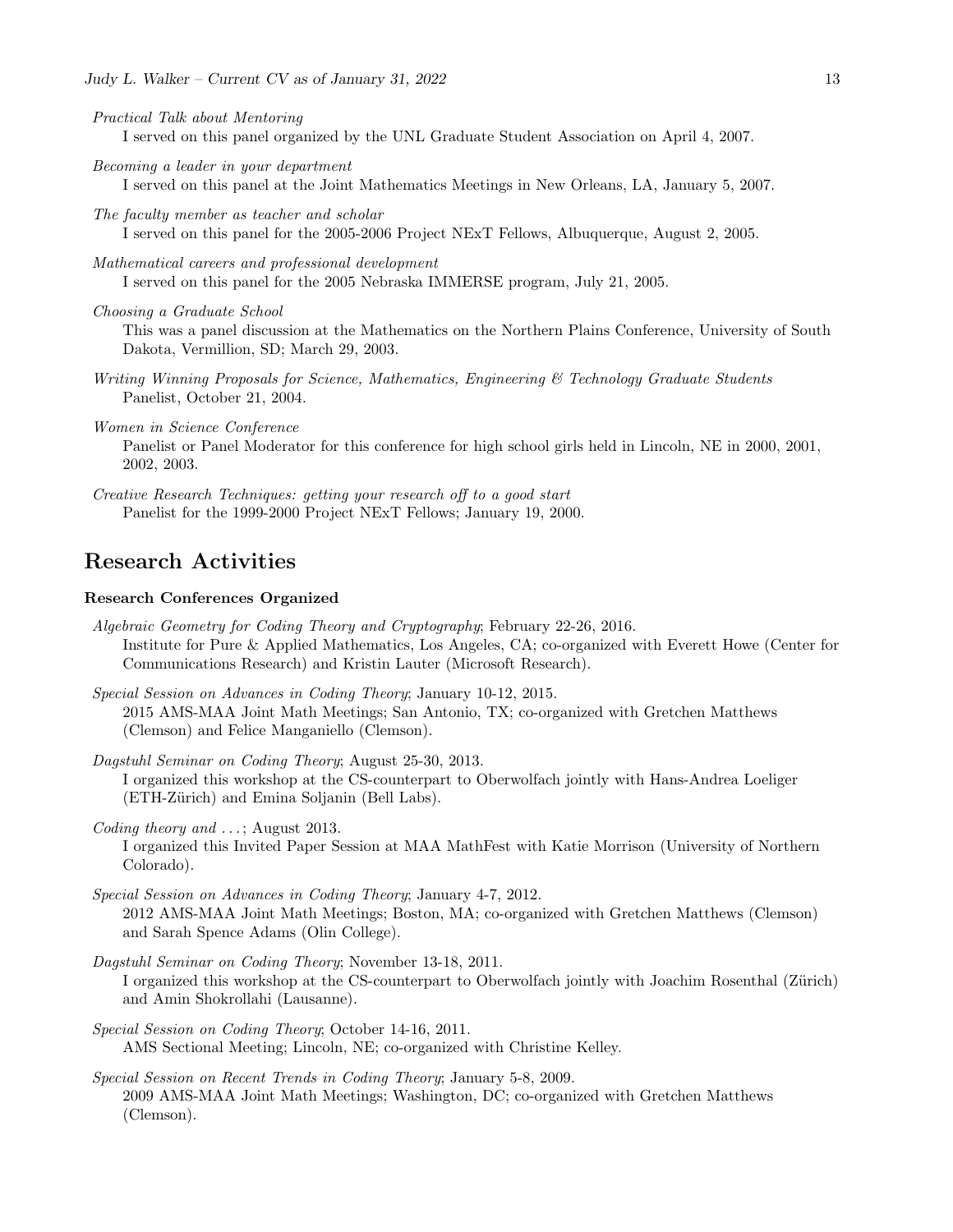- Special Session on Mathematical and Engineering Aspects of Coding Theory; October 21-23, 2005. AMS Sectional Meeting; Lincoln, NE; co-organized with Lance Pérez (UNL Department of Electrical Engineering)
- Special Session on Applications of Number Theory and Algebraic Geometry to Coding; October 2-4, 2003. AMS Sectional Meeting; Boulder, CO; co-organized with David Grant (Colorado) and Felipe Voloch (Texas)
- Special Session on Algebraic Coding Theory; April 7-9, 2000. AMS Sectional Meeting; Notre Dame, IN; co-organized with Jay Wood (Western Michigan)
- Special Session on Algebraic Geometry and Codes; September 29-October 1, 1997. Thirty-Fifth Annual Allerton Conference on Communication, Control, and Computing; Monticello, IL; co-organized with Nigel Boston (Illinois)
- First Lincoln Workshop in Cryptology and Coding Theory; June 1-4, 1997. Lincoln, NE; co-organized with David Jaffe (UNL), Spyros Magliveras (UNL Department of Computer Science and Engineering ) and Doug Stinson (UNL Department of Computer Science and Engineering)

### UNL Research Council and Convocations Committee Scholars Hosted

Christine Heitsch; September 21-23, 2006.

David Grant; April 19-23, 2004.

Vera Pless; April 2-4, 2003.

Joachim Rosenthal; November 7-9, 2002.

Felipe Voloch; September 23-26, 1998. also sponsored by Discrete, Experimental, and Applied Mathematics

Kristin Lauter; February 4-7, 1998.

Nigel Boston; August 27-31, 1997.

## Invited Conference Participation

Note: These are invitation-only conferences in which I have participated without speaking; see also the section Invited Lectures.

- Mathematical Coding Theory for Multimedia Streaming; October 11-16, 2015. Banff International Research Station (BIRS); Banff, Alberta, Canada.
- Women in Mathematics Symposium; May 3-5, 2009. Linthicum, MD. Sponsored by the National Security Agency.

Coding Theory; December 2-8, 2007. Oberwolfach, Germany

- Kodierungstheorie; April 30-May 6, 2000. Oberwolfach, Germany
- Arithmetique, géométrie, théorie des codes (AGCT-7); October 25-29, 1999. Luminy-Marseilles, France
- Institute for Advanced Study / Park City Mathematics Institute; June 20-July 10, 1999. Research Program on Arithmetic Algebraic Geometry; Park City, UT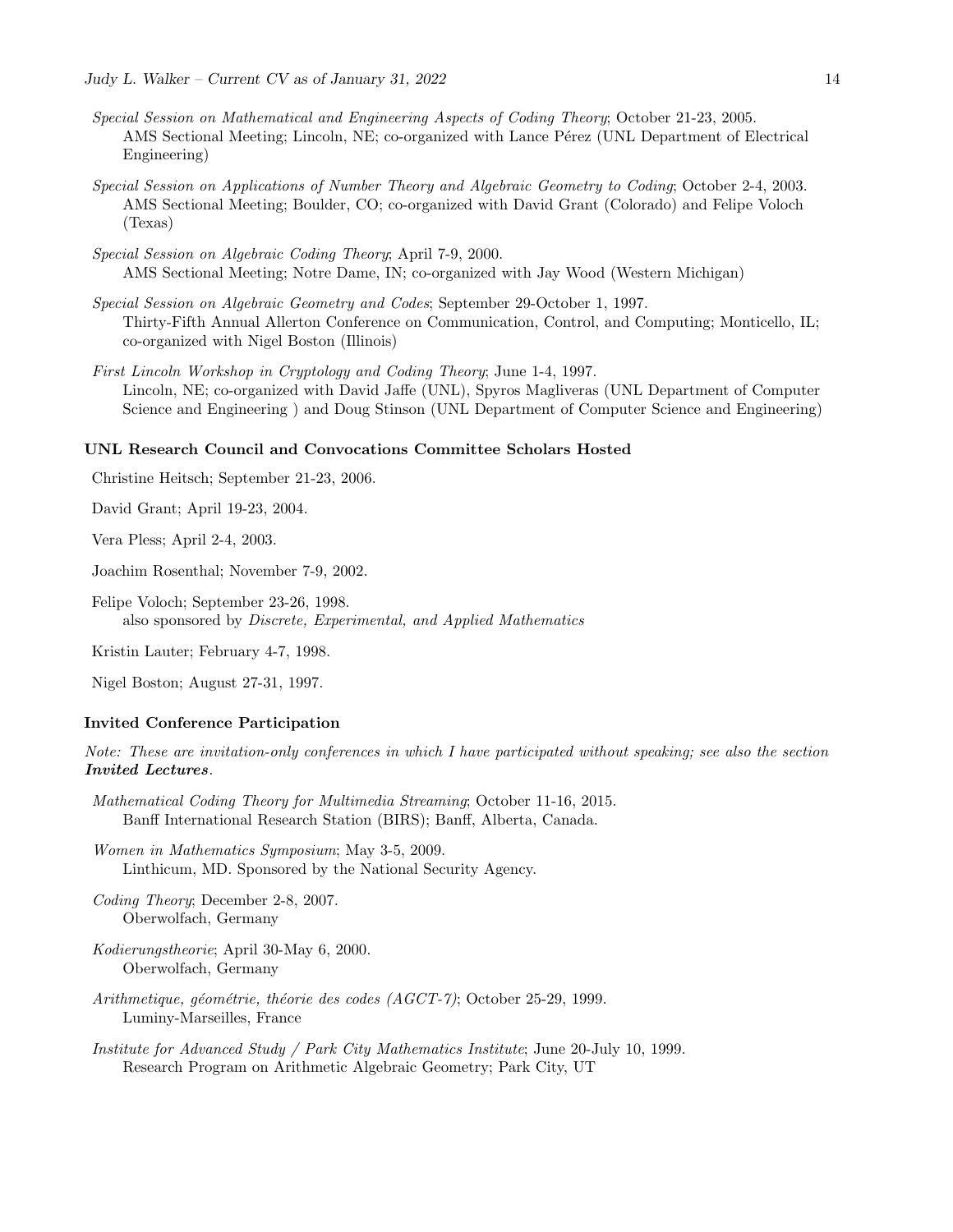## Doctoral Students Supervised

Jessalyn Bolkema, Graph-Theoretic Aspects of Polar Codes

Jessalyn received her PhD in 2018 and took a tenure-track position at SUNY-Oswego. She then spent one year in a postdoctoral position at Harvey Mudd College, and moved to a tenure-track position at Cal State Dominguez Hills in 2020. Jessalyn was unofficially co-advised by my former PhD student, Katherine Morrison.

Katherine Morrison, Equivalence and Duality for Rank-Metric and Matrix Codes Katie received her PhD in 2012 and is now a tenured associate professor at the University of Northern Colorado.

- Nathan Axvig, Applications of Linear Programming to Coding Theory Nate received his PhD in 2010 and took a tenure-track assistant professor position at Virginia Military Institute. In 2013, he moved to Concordia College in Moorhead, MN, where he is now a tenured associate professor.
- Deanna (Turk) Dreher, Pseudocodewords on Graph Covers and Computation Trees Deanna received her PhD in 2010 and is not actively seeking employment.
- Jennifer Everson Davis, Algebraic Geometric Codes on Anticanonical Surfaces Jen received her PhD in 2007 and is now working with Rockwell Collins in Cedar Rapids, IA. Jen was co-advised by B. Harbourne.
- Edward Loeb, Quantum Error-Correcting Codes: From Stabilizer Codes to Induced Codes Ed received his PhD in 2006 and is now Professor and Chair at Southwestern College in Winfield, KS. Ed was co-advised by T. Marley.
- Katherine Bartley, Decoding Algorithms for Algebraic Geometric Codes over Rings Kathy received her PhD in 2006 and is now working with the Department of Defense in Fort Meade, MD.
- Matthew Koetz, Algebraic Constructions of Low-Density Parity Check Codes Matt received his PhD in 2005 and is now a tenured full professor at Nazareth College in Rochester, NY.

## Postdoctoral Scholars Supervised

Jon-Lark Kim

Jon-Lark was a postdoc at Nebraska for 2002–2005 and then took a tenure-track position at the University of Louisville in Louisville, KY. He was tenured and promoted to associate professor in 2010. He is now an associate professor at Sogang University in Seoul, South Korea.

## Doctoral Supervisory Committees

I served on the supervisory committees of Allison Beemer (PhD 2018, advisor: Christine Kelley), Derek Boeckner (PhD 2013, advisor: Jamie Radcliffe), Luis Renato Abib Finotti (Texas PhD 2001, advisor: Felipe Voloch), Pari Ford (PhD 2008, advisor: Jamie Radcliffe), Brady Garvin (UNL CSCE PhD 2016; advisor: Myra Cohen), Courtney Gibbons (PhD 2013, advisors: Luchezar Avramov and Roger Wiegand), Katie Haymaker (PhD 2014, advisor: Christine Kelley), Fan Jiang (UNL Department of Engineering PhD 2006, advisor: Lance P´erez), Katie Johnson (PhD 2012, advisor: Jamie Radcliffe), Lauren Keough (PhD 2015, advisor: Jamie Radcliffe), Rachel Kirsch (PhD 2018, advisor: Jamie Radcliffe), Josh Brown Kramer (PhD 2007, advisor: Jamie Radcliffe), Melissa (Hendrick) Luckas (PhD 2007, advisor: Sylvia Wiegand), Carolyn Mayer (PhD 2018, advisor: Christine Kelley), Lori McDonnell (PhD 2011, advisor: Tom Marley), Eric Psota (PhD 2010, UNL Department of Electrical Engineering; advisor: Lance Pérez), Zach Roth (PhD 2015, advisor: Vladimir Itskov), Tyler Seacrest (PhD 2011, advisor: Stephen Hartke), Derrick Stolee (PhD 2012, advisors: Stephen Hartke and Vinod Variyam), Raghu Tewari (PhD 2011, UNL Department of Computer Science and Engineering; advisor: Vinod Variyam), Chen Xia (PhD 2007, UNL Department of Electrical Engineering; advisor: Lance Pérez), Nora Youngs (PhD 2014, advisor: Carina Curto), and Marcos Zarzar (Texas PhD 2006, advisor: Felipe Voloch).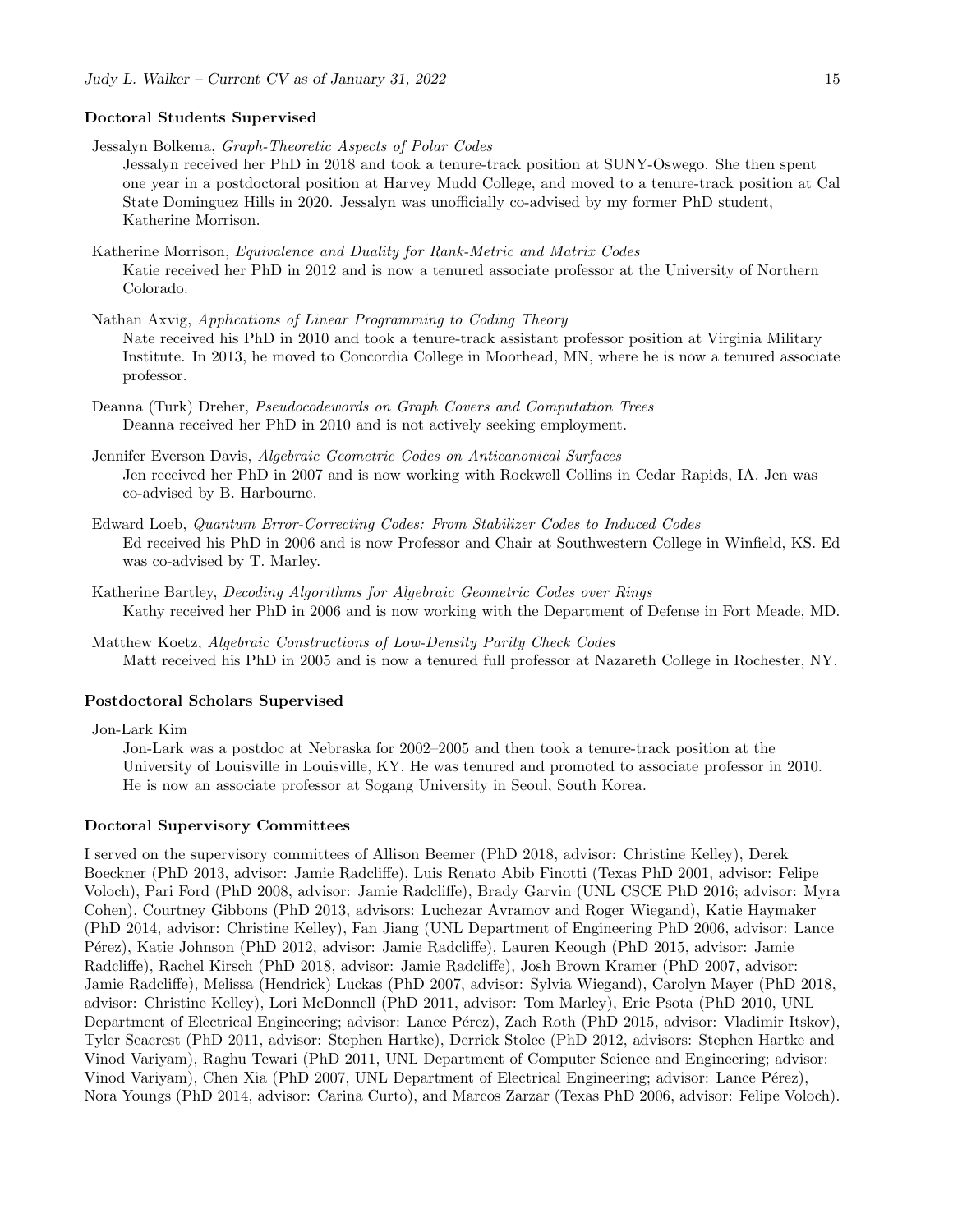## Teaching Activities

## Program Participation and Education Conferences Attended

- Graduate Research Opportunities for Women (GROW), October 2016. I attended this small (approx. 30-person) summit at Northwestern to discuss various efforts in place intended to encourage women to pursue graduate degrees in mathematics.
- Transforming Post-Secondary Education in Mathematics (TPSE Math), June 2014. I attended this invitation-only "national discussion" in Austin.
- Scientific Teaching Workshop: Peer Instruction, September-December, 2013. I participated in this NSF-DUE funded workshop for STEM faculty at UNL during the fall 2013 semester.
- Enacting Standards for Mathematical Practices Conference, October 21-22, 2011. I was on the organizing committee for this conference held at UNL in honor of Jim Lewis.
- Promoting Undergraduate Research in Mathematics, September 28-30, 2006. This NSA/AMS workshop was held in Chicago, IL. In addition to participating in the conference, I led a small group discussion on "Overcoming Challenges".
- Engaging Young Mathematicians, August 12-13, 2005. This NSF/AMS/MAA/SIAM/ASA conference was held in Washington, DC.
- National Summit on the Mathematical Education of Teachers; November 2-3, 2001. This conference was held in Tysons Corner, Virginia. I attended in preparation for my "Number Theory for Elementary and Middle School Teachers" course.
- General Education in the Research University; June 2-3, 2000. I was one of four UNL faculty members chosen to attend this conference at New York University.
- Peer Review of Teaching Project; 1998-9.

As part of this campus-wide program, I led the departmental effort to reevaluate and revise Math 203, UNL's "Contemporary Mathematics" course which is taken by about 350 students with non-technical majors each semester.

Shaping the Future; May 28-30, 1998. I attended this conference in Lincoln, NE.

Project NExT; Fellow, 1996-7.

During my year as an active Project NExT Fellow, I co-wrote a section of Jim Leitzel's article "Project NExT – The Third Year" which appeared in **FOCUS** (vol. 16, 1996). I also co-organized a session for Project NExT on Liberal Arts Mathematics in January, 1997.

## Curriculum Development

Number Theory for Elementary and Middle School Teachers (Math 398)

This course is based on the Joy of Numbers course but aimed at an audience of pre-service elementary and middle school teachers. It was taught for the first time in Spring 2002. As with the Joy of Numbers course, a book of course notes was distributed to the students at the end of the semester.

The Joy of Numbers – Stalking the Big Primes (Math 189H)

I developed this course (based on a course originally developed by Ron Rosier at Georgetown University with funding from the Sony America Corporation) as the first Freshman Honors Seminar in Mathematics at UNL. I taught it for the first time in Fall 1999. At the conclusion of the Fall 1999 semester, I compiled the course notes into a book which was distributed to the students. I taught the course again in Fall 2000, Fall 2001 and Fall 2006,each time preparing a new book for the students.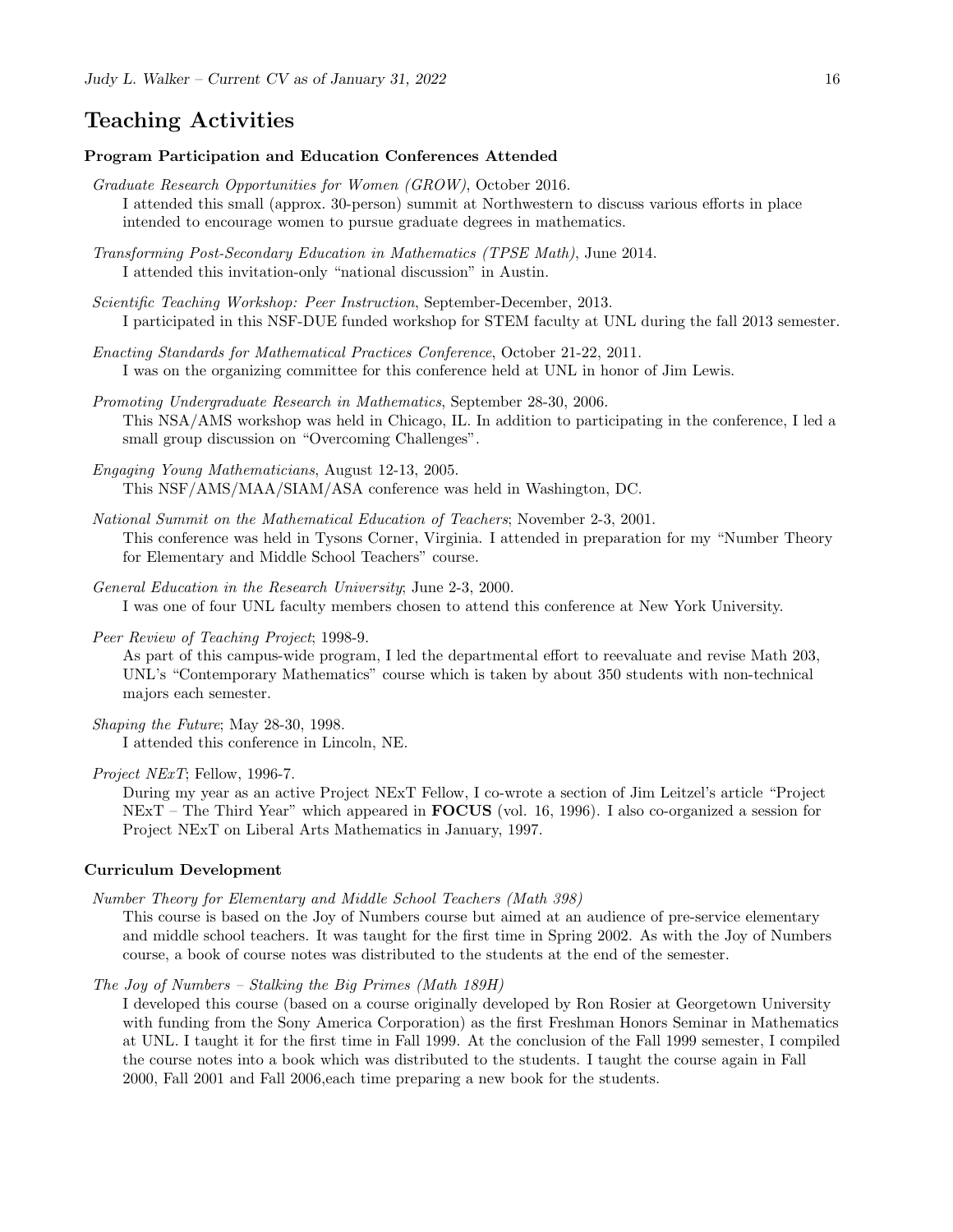## Courses Taught at UNL

Analytic Geometry and Calculus I; Math 106 Honors Analytic Geometry and Calculus II; Math 107H The Joy of Numbers – Stalking the Big Primes; Math 189H Contemporary Mathematics; Math 203 Analytic Geometry and Calculus III; Math 208 Honors Differential Equations; Math 221H Introduction to Modern Algebra; Math 310 Matrix Theory; Math 314 Number Theory for Elementary and Middle School Teachers; Math 398 Introduction to Modern Algebra I; Math 417 Introduction to Number Theory; Math 445 Combinatorics; Math 450 Graph Theory; Math 452 Number Theory for (in-service) Middle-level and High School Teachers; Math 806T Introduction to Modern Algebra I; Math 417/817 Introduction to Modern Algebra I; Math 817 Introduction to Modern Algebra II; Math 818 Introduction to Coding Theory; Math 896 Commutative Algebra; Math 905 Field Theory; Math 907 Topics in Algebra: Mathematical Aspects of Modern Coding Theory; Math 918 Seminar in Number Theory (Intro to Coding Theory); Math 949

# Service Activities

## Service to the UNL Department of Mathematics

Scientific Advisory Committee, 2016-2019.

Department Chair, 2012-2016. Includes service on Alumni Relations Committee and Scientific Advisory Committee.

Graduate Committee Chair, 2008-2011.

Coding Theory/Combinatorics Search Committee Chair, 2006-2007.

Nebraska Mentoring through Critical Transition Points Program Director, 2004-2009; Steering Committee, 2009-2015.

ALL GIRLS/ALL MATH Co-founder, co-organizer, 1997-2005.

- Nebraska Conference for Undergraduate Women in Mathematics Co-founder, co-organizer, 1998-2011.
- Algebra and Discrete Math Search Committee Committee member, 2003-2004.
- Department of Mathematics Teaching Advisory Committee Committee member, 2003-2008.
- Carnegie Initiative on the Doctorate Leadership Team Team member, 2003.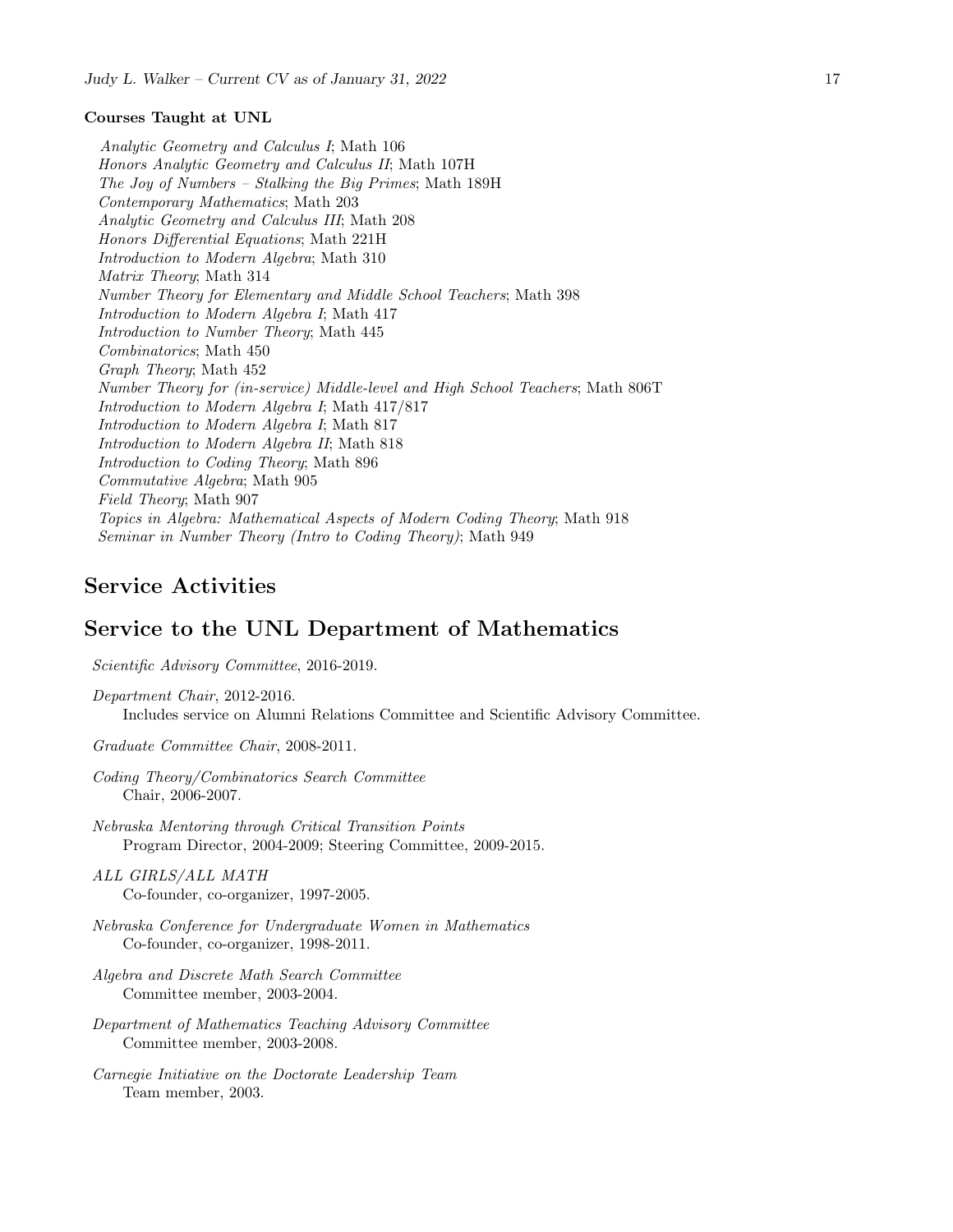- Department of Mathematics and Statistics Chair Search Committee Committee member, 2002-2003.
- Graduate Recruiting Weekend Presenter, 2000, 2006, 2007.
- Regional Workshop in Mathematics Organizing Committee Committee member, 1998-1999.
- Department of Mathematics and Statistics Executive Committee Elected member, 1999-2001.
- Undergraduate Advisory Committee Committee member, 1998-2003.
- Department of Mathematics and Statistics Search Committee Committee member, 1997-1998.

# Service to UNL

Note: Not listed are committees and task forces I chair, co-chair, or sit on as part of my role as Associate Vice Chancellor for Faculty and Academic Affairs.

COVID-19 Task Force, 2020-.

COVID-19 Academic Planning Committee, chair, 2020.

Achieving Distinction Task Force, 2016-17.

OTICA Selection Committee, 2016.

College of Arts and Sciences Mentoring Committee, 2015-2016.

Acting Director, UNL Center for Science, Mathematics and Computer Education, Spring 2014; 2015-.

Co-chair, University of Nebraska System Task Force on Educational Innovation, 2014-2015.

Presidential Search Outreach and Advisory Committee, 2014.

ARISE Department Chairs Executive Committee, 2014-2016.

Math and Science Education Implementation Committee, 2013.

Math and Science Education Steering Committee, 2012.

Douglas-Weaver Professorship Committee, 2012-2013.

- Dean's Award for Excellence in Graduate Education Selection Committee Appointed Member, 2010.
- College of Arts & Sciences Executive Committee Elected member, 2008-2010.
- UNL ADVANCE Internal Advisory Board 2008-2014.
- College of Arts and Sciences Subcommittee on Distribution Requirements I served on this subcommittee that was charged with re-designing the College Distribution Requirements in light of the new campus-wide ACE Requirements, Spring 2008.

Office of Graduate Studies New Graduate Student Orientation I gave some remarks at this event on August 18, 2006.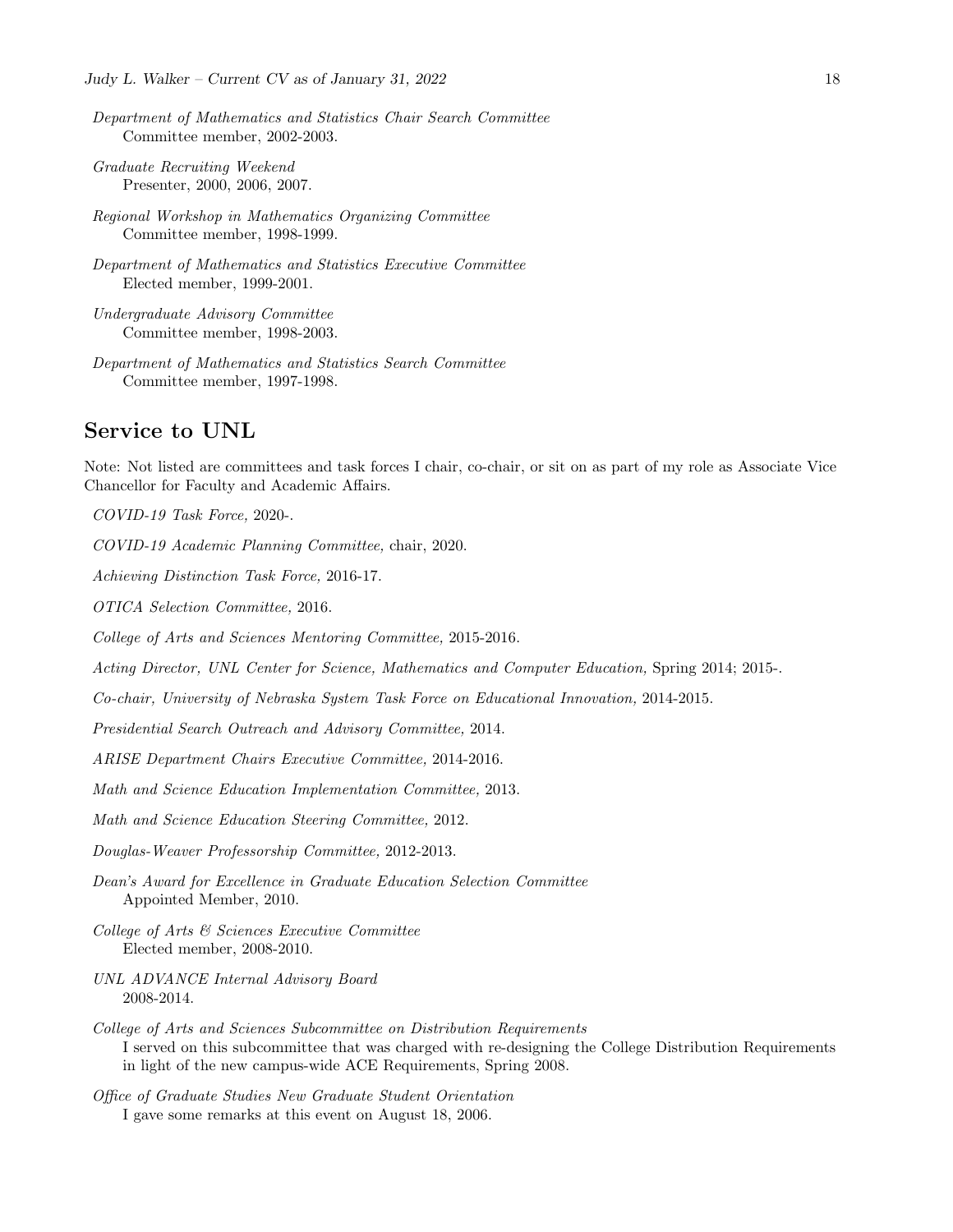- College of Arts and Sciences Honors Convocation Keynote Speaker I gave a talk titled "It's not just about numbers" at this event on April 21, 2006.
- UNL Summer Research Program Presenter

I gave a 2-hour presentation titled "Graduate Student Expectations" to undergraduate first generation, low income, and minority students in UNL's Summer Research Program on June 18, 2004. I also gave a 2-hour presentation titled "Expectations, Workloads and Responsibilities of Graduate Students" for this program on June 30, 2003.

College of Arts and Sciences Dean's Ambassadors

I was a "Dean's Ambassador" for the 2002-2003 academic year, which meant that I gave advice on recruiting issues and participated in a few recruiting events.

Teachers College Dean Search Committee

I served on the committee to select a new Dean of Teachers College during 2002. The search was aborted when Teachers College and the College of Human Resources and Family Sciences merged to become the College of Education and Human Sciences.

Honors Scholarship Reception Keynote Speaker

I gave a talk to high school students who had been awarded Honors Scholarships at this recruiting event on March 10, 2002.

UNL Research Advisory Board

I served on the Vice Chancellor for Research's advisory board for five years (2001-2006).

Summer Reading Program Discussion Leader

I led discussions on the book chosen for the summer reading program for incoming students in 2000 and 2001.

Nebraska Distinguished Scholars Day Presenter

I gave a mini-lecture for this recruiting event in 1999 and again in 2006.

Omaha World Herald Dinner Table Host

I spoke with prospective undergraduate students and their parents at this recruiting event in 1999 and 2001.

UNL Faculty Retreat Participant

I attended this event at the invitation of (then-)SVCAA Richard Edwards on October 14-16, 1999.

"Take a Parent to Lunch" Faculty Host

I spoke with faculty of incoming freshmen during UNL New Student Enrollment in 1999, 2000, 2001 and 2006.

## Service to the Profession

- AMS Board of Trustees Elected Member, 2018-2023. Chair, 2021-2022.
- CBMS Nominating Committee for the United States National Committee for Mathematics MAA Representative, 2021-.
- AAAS Electorate Nominating Committee of the Section on Mathematics Elected Member, 2020-2023.
- MAA Invited Address Committee Appointed Member, 2017-.
- MAA Committee on the Hendrick Lectures Appointed Member, 2016-2019.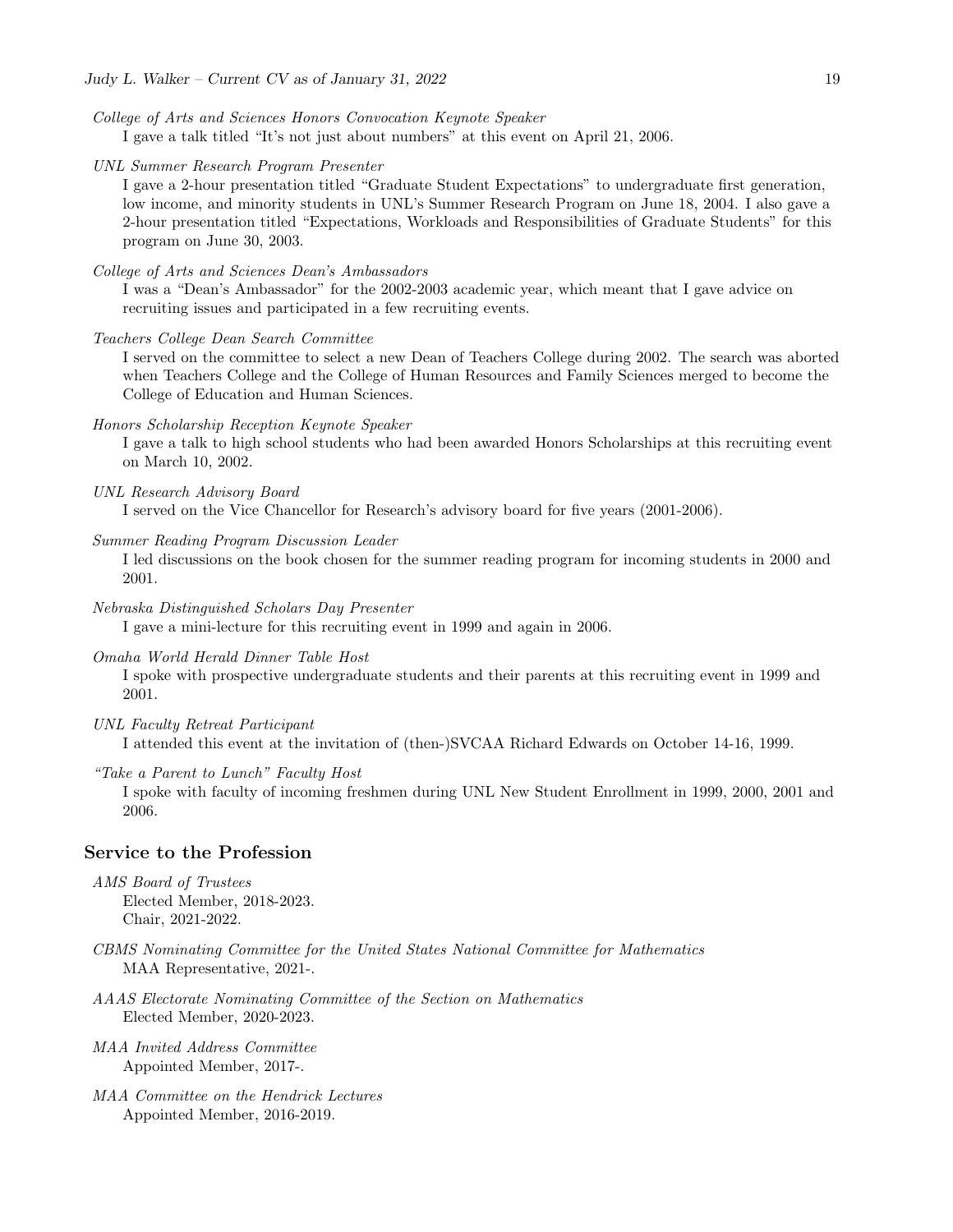- Colorado College Academic Program Review Mathematics Member of the External Review Team, 2015.
- Judge, JMM 2015 AWM Workshop Poster Session, 2015.
- AWM Nominating Committee, 2015.
- Chair, MSRI Committee of Academic Sponsors, 2014-. Includes service on MSRI Board of Trustees, MSRI Steering Committee, MSRI Finance Committee, MSRI Committee on Trustees.
- AMS Committee on Women in Mathematics, 2014-; Chair, 2015-2016.
- Co-leader, AMS Department Chairs Workshop, 2014-2016.
- AMS Programs that Make a Difference Committee, 2013-.
- Discussion Leader, INGenIOuS Project, 2013.
- St. Olaf College Academic Program Review Mathematics Member of the External Review Team, 2012.
- MAA Committee on George Pólya Lecturers Appointed Member, 2012-2016.
- AMS Centennial Fellowship Committee Appointed Member, 2010-2012.
- Technical Program Committee for the 2010 Information Theory Workshop 2010.
- AWM Committee on Committees Appointed Member, 2009-2012.
- MAA Ad Hoc Program Committee for the 2010 Joint Mathematics Meetings Appointed member, 2008.
- MAA Committee on Haimo Awards for Distinguished College or University Teaching of Mathematics Appointed member, 2007-2010.
- MAA Committee on the James R.C. Leitzel Lecture Appointed member, 2007-2010.
- Center for Undergraduate Research in Mathematics Advisory Board Member, 2006-present. This Center is based at Brigham Young University, funded by an MCTP grant.
- AMS Council Elected Member at Large, 2006-2009.
- AMS Committee on Science Policy Appointed member as Council representative, 2006-2009.
- AMS ICM06 Travel Grant Selection Committee Appointed member on committee to award travel grants to attend the 2006 ICM, 2005.
- AMS-MAA-SIAM Committee on the Morgan Prize for Outstanding Research in Mathematics by an Undergraduate Student Appointed AMS representative, 2005-2008.